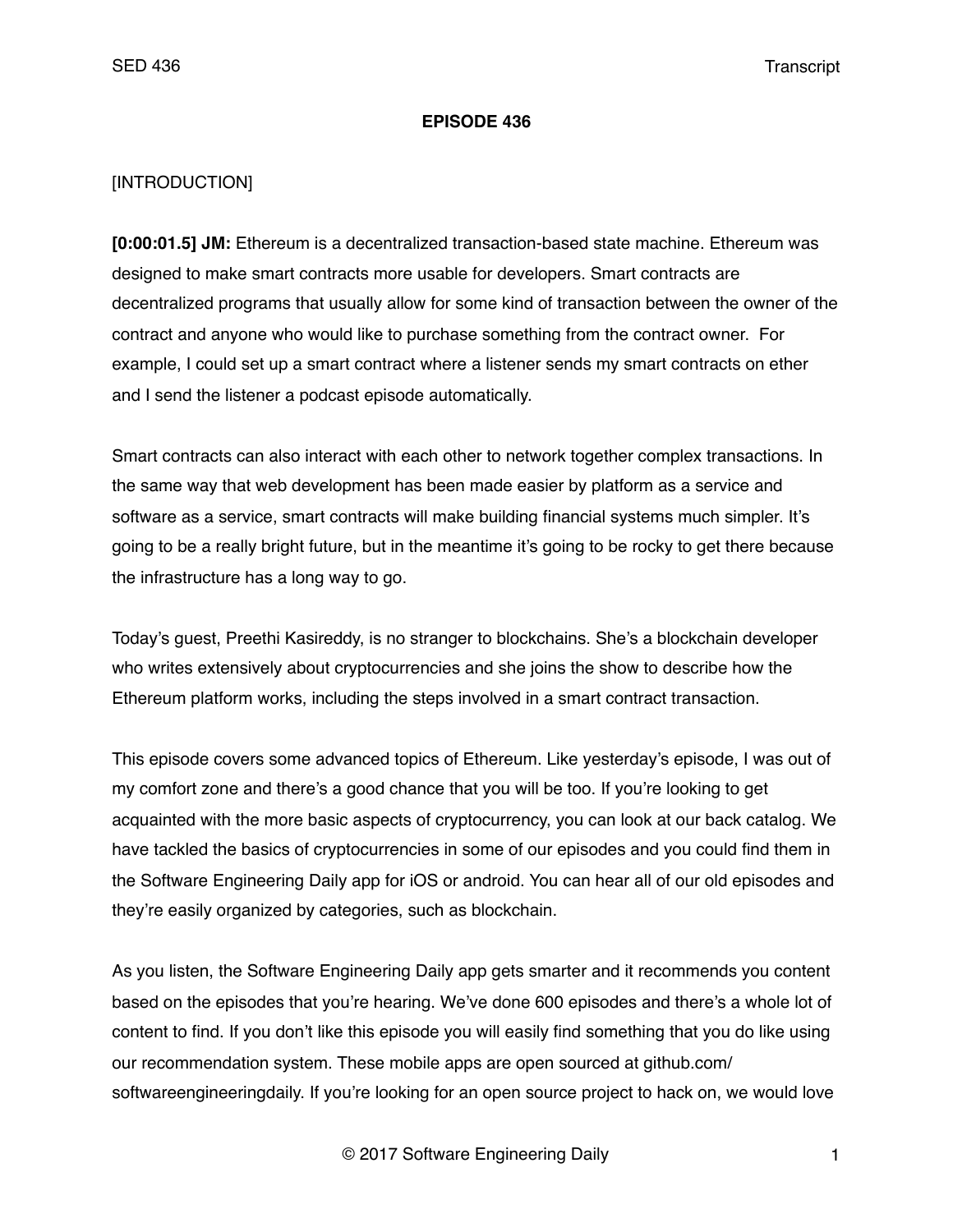to get your help. We're building a new way to consume software engineering content. We have the android app, the iOS app, the recommendation system, web frontend and more projects coming soon. We would love to get your ideas for how you want to consume media about software engineering.

If you're interested in contributing code, of course, check out github.com/ softwareengineeringdaily. You can join our Slack channel. We've got a nice little community going. There's a link on softwaredengineeringdaily.com for the Slack channel, and at any time you send me an email; jeff@softwareengineeringdaily.com. I would love to hear from you. If you have any questions on the open source project or feedback on the podcast or suggestions for shows, I always would love to hear from you, so send me an email.

With that, let's get to this episode.

### [SPONSOR MESSAGE]

**[0:03:00.5] JM:** The octopus, a sea creature known for its intelligence and flexibility. Octopus Deploy, a friendly deployment automation tool for deploying applications like .NET apps, Java apps and more. Ask any developer and they'll tell you that it's never fun pushing code at 5 p.m. on a Friday and then crossing your fingers hoping for the best. We've all been there. We've all done that, and that's where Octopus Deploy comes into the picture.

Octopus Deploy is a friendly deployment automation tool taking over where your build or CI server ends. Use Octopus to promote releases on prem or to the cloud. Octopus integrates with your existing build pipeline, TFS and VSTS, Bamboo, Team City and Jenkins. It integrates with AWS, Azure and on-prem environments. You can reliably and repeatedly deploy your .NET and Java apps and more. If you can package it, Octopus can deploy it.

It's quick and easy to install and you can just go to octopus.com to trial Octopus free for 45 days. That's octopus.com, octopus.com.

# [INTERVIEW]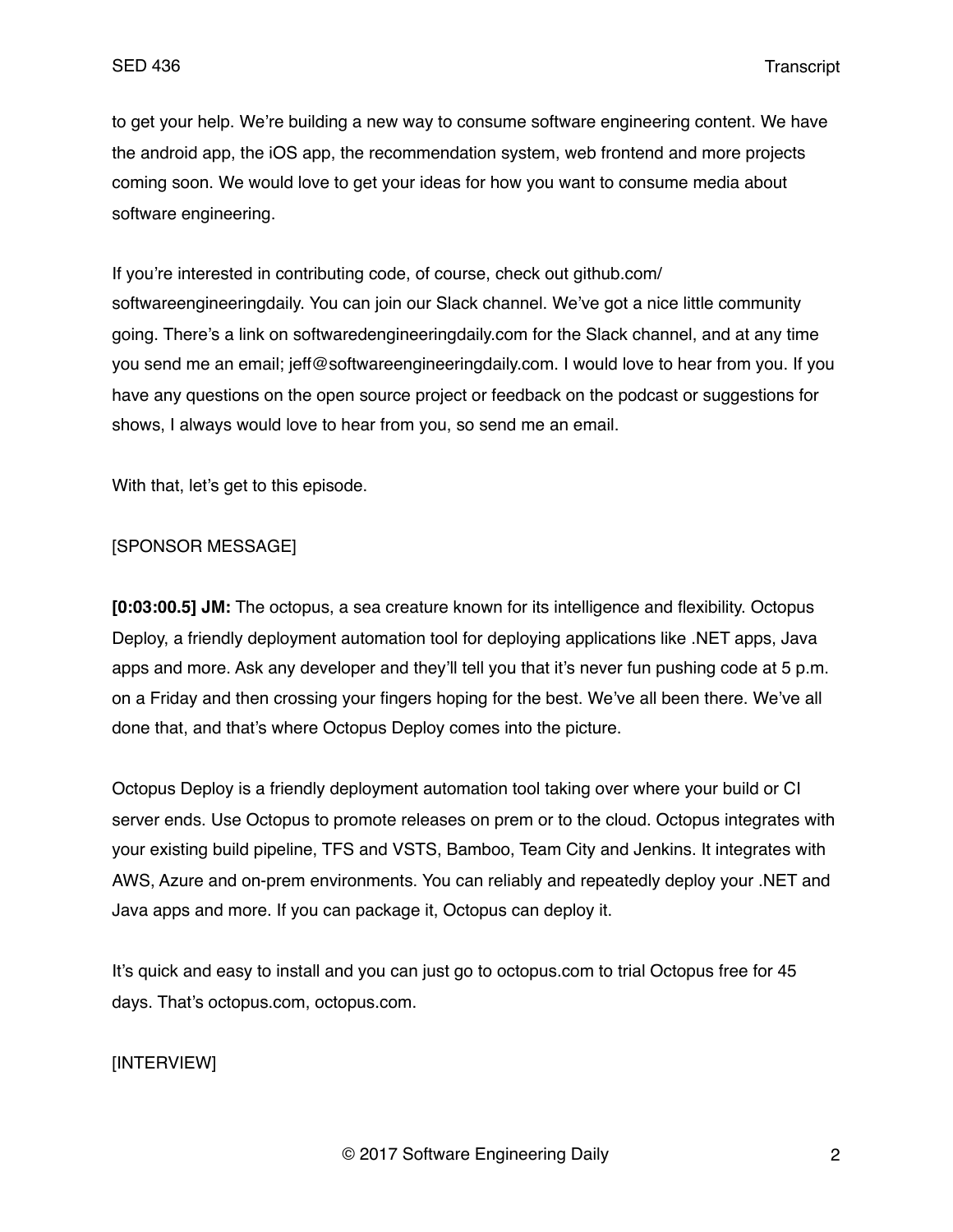**[0:04:31.5] JM:** Preethi Kasireddy is a blockchain developer and she joins the show to discuss blockchains and Ethereum specifically. Preethi, welcome back to Software Engineering Daily.

**[0:04:43.0] PK:** Thank you, Jeff.

**[0:04:43.9] JM:** You have been studying the Bitcoin and blockchain space for a while. You worked at Coinbase for a while and then you have been writing more recently and you've gone off on your own. I want to get a picture for the basics of Ethereum in this episode, and I think most of the people listening to this understand what Bitcoin is. They've probably heard a little bit about Ethereum.

We know that Bitcion is decentralized money and we've probably heard that Ethereum is decentralized compute. It's a bit virtualized machine that's spread across the world. The question that I think is confusing to some people is we get why you need a currency in Bitcoin, because it's decentralized money. That seems like a currency would be core to that idea. Why do you need a currency in the Ethereum space?

**[0:05:35.7] PK:** I guess taking a step back, I'm not completely sure I agree with the parallel that Bitcoin is decentralized money and Ethereum is decentralized compute. Fundamentally, they both are under — The underlying technology for both of them is the blockchain. Bitcoin has a blockchain. Ethereum has a blockchain, and a blockchain is just kind of — The most general way to think about it is like this journal or ledger which stores transactions that are happening on the network.

In Bitcoin's case, one application that could sit on that blockchain is decentralized money. Of course, Bitcoin also does enable other types of applications, like smart contracts and so forth. Fundamentally, Ethereum tries to go above and beyond what Bitcoin offers in a few different ways. Ethereum also has a blockchain. Similar thing, it contains — It's like a ledger with a series of blocks. Each block contains a certain number of transactions and so forth.

The underlying difference between Ethereum and Bitcoin is that Ethereum now tries to create, what you said, like a decentralized compute platform essentially by making the language that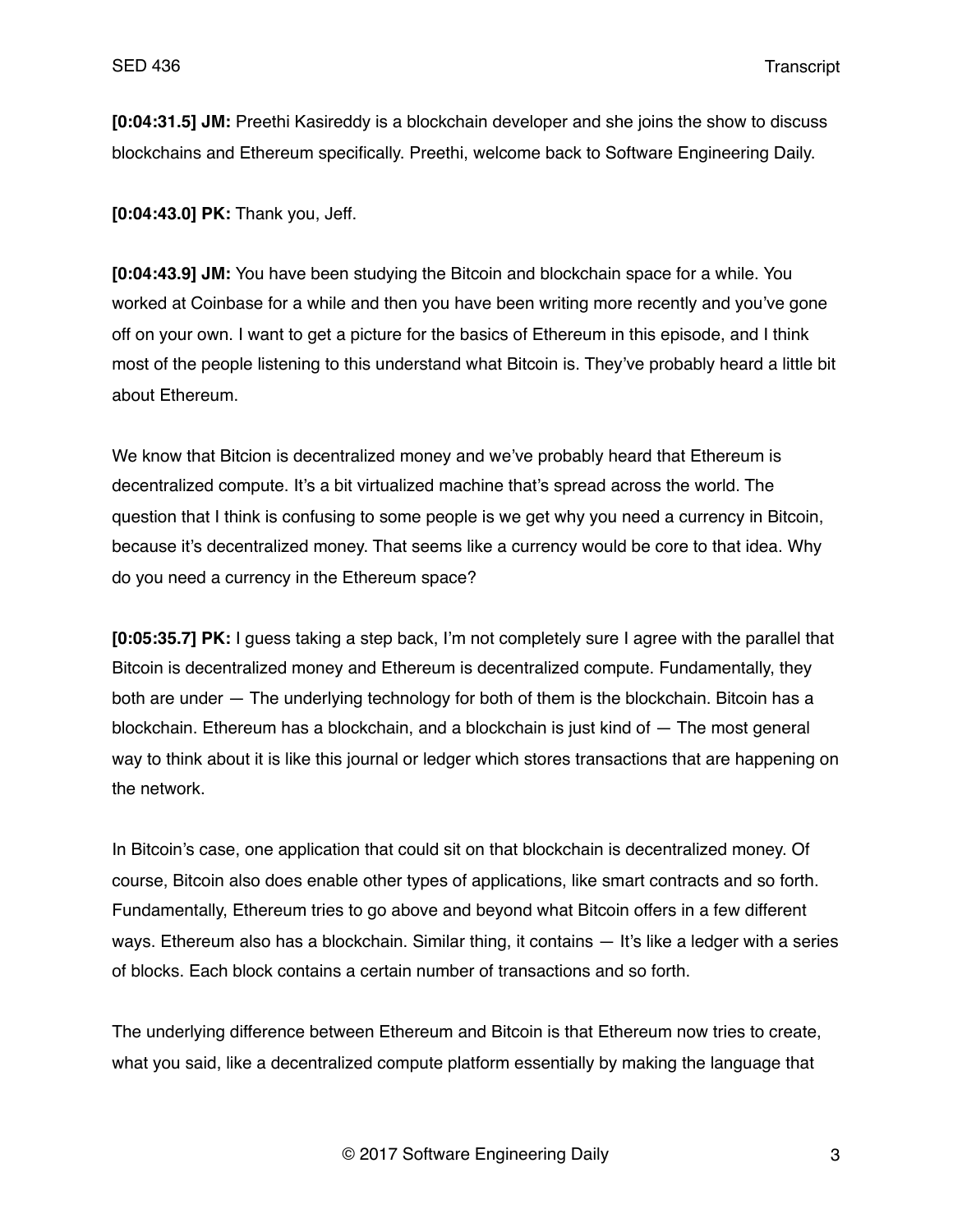runs Ethereum [inaudible 0:06:57.1] complete and has state. It has the ability to manage state overtime. That's how they are kind of different.

The main question you were asking is, "Why does Ethereum need a currency?" Ethereum needs a currency, because, again, underlying both blockchains, there's a consensus mechanism to ensure the security of the transactions. To avoid things like double spend, they both have a consensus mechanism, where miners do something — Miners provide their compute power to solve a cryptographically difficult hashing algorithm and that consensus mechanism is called proof of work. Both Bitcoin, blockchain and Ethereum blockchain use the same consensus mechanism called proof of work. The reason Ethereum has a currency is because it creates new Ethereum every time a miner provides a compute power to verify and validate these blocks. That's how new Ethereum is generated. Similarly, that's how Bitcoin is generated. Yeah, that's one of the main reasons for the currency.

**[0:08:09.0] JM:** I get it. IN Bitcoin you've got all these financial transactions that are taking place and they get recorded in everybody's copies of the blockchain and overtime the blockchains are verified by the miners who are putting their hard earned compute into verifying those transactions. Those are miners are rewarded with new Bitcoins. In Ethereum, the thing that you're verifying, the set of transactions that you're verifying are programmed. You're verifying that the same programs have been run — That everybody has the same ledger of computation that has existed in the past. Is that correct?

**[0:08:58.7] PK:** Yeah. I think you're trying to, again, shove Ethereum into this compute model, and I get it, but both still have  $-$  It's not programmed. There are still transactions. Ethereum has the concept of transactions as well, but the difference is that — In Bitcoin's case, they follow this model called a UTXO model. For every transaction, it's essentially a set of input UTXOs which are unspent transactions, and then it's a set of outputs that spend that transaction. It's basically a ledger that kind of keeps track of transactions moving from one account to another, to another, and all the unspent ones then become spent, then those become unspent when they go to the next sender and so forth.

With Ethereum, they still have the concept of transactions, except the difference is that these transactions are allowed to interact with code, because Ethereum has this concept — Unlike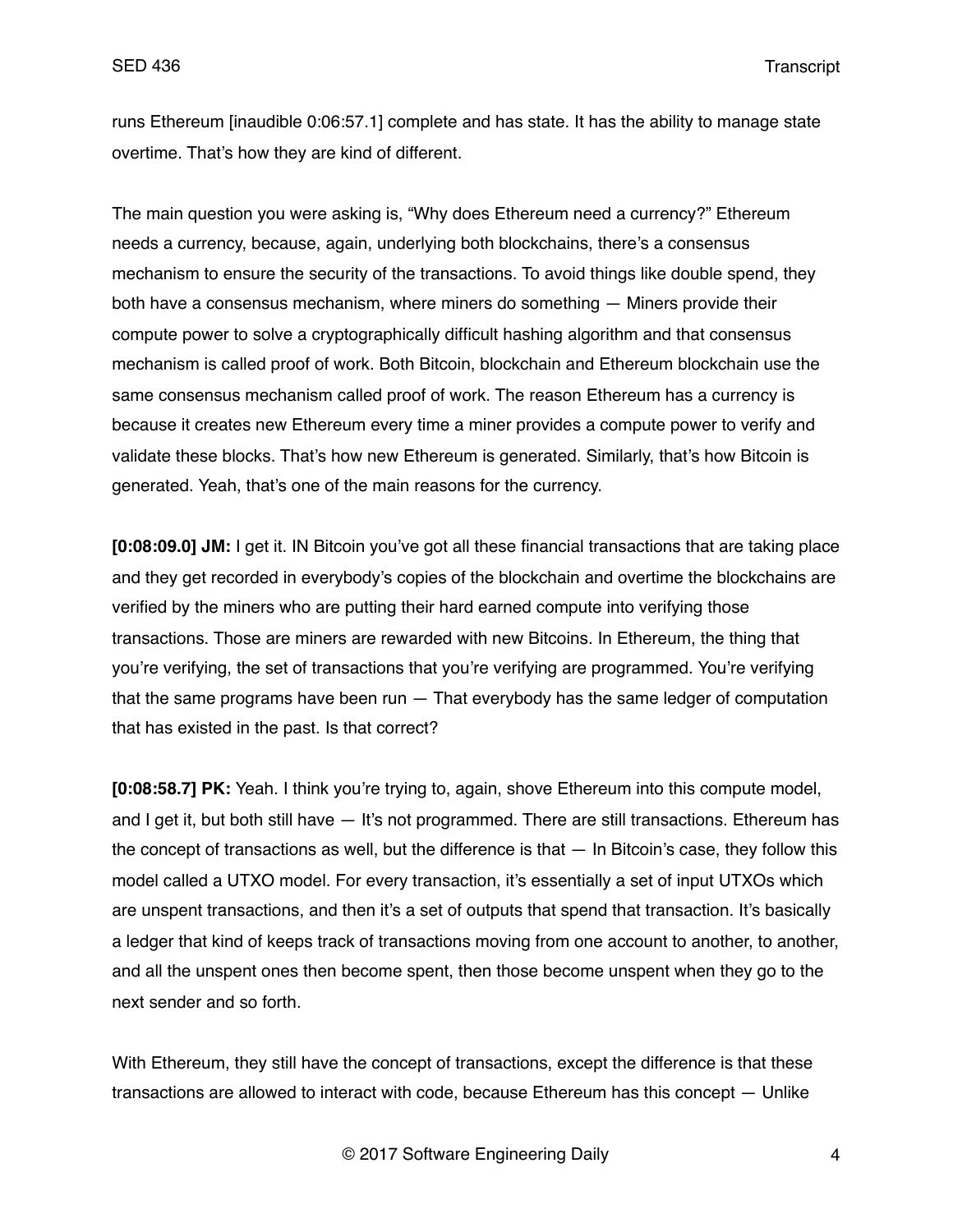Bitcoin which has one type of account, Ethereum has two types of accounts. One is called like an externally owned account, and you can think of this as like a user account. This is an account that you would have, for example, to maintain your own ether balance, any kind of wallet that you own. That would be associated with an externally owned account. These accounts live outside of Ethereum's ecosystem.

Then you have a contract account, and a contract account has code associated with it. A transaction has the ability to execute code on a contract account, and that's the kind of fundamental difference between how transactions work in Ethereum versus Bitcoin.

**[0:10:37.6] JM:** In a contract account and an external account, you both have — In both situations you have some ether sitting there, and then the external account is more like just like your external wallet or your store of value area, and then the contract account is this repository for — It's like code together with ether so that that code can execute in transactions involving ether. Is that right?

**[0:11:07.7] PK:** Not necessarily. The contract account doesn't actually have to have any ether and neither does — You can have a zero balance on a contract, right? It's just that when a transaction occurs, it basically — It's like you can think of a contract as this like autonomous object that exists in the Ethereum ecosystem and every time you send a transaction from an externally owned account to a contract, it's like poking that contract and say, "Hey, run this function."

The function can ensure that function might transfer ether to another contract or to another account, but it can do so much more than that. It can store something in the world sate. It can do calculations. It can do for loops. It can do a lot more than just an ether back and forth across accounts.

**[0:11:54.0] JM:** Okay. Let's just go ahead and dive into the idea of a transaction, because this is a deep subject. Why don't you define that term transaction a little more holistically for us?

**[0:12:06.1] PK:** Yeah. Again, you can think of a transaction, it's basically this assigned piece of data or assigned data package and it stores the message that needs to be sent from the

© 2017 Software Engineering Daily 5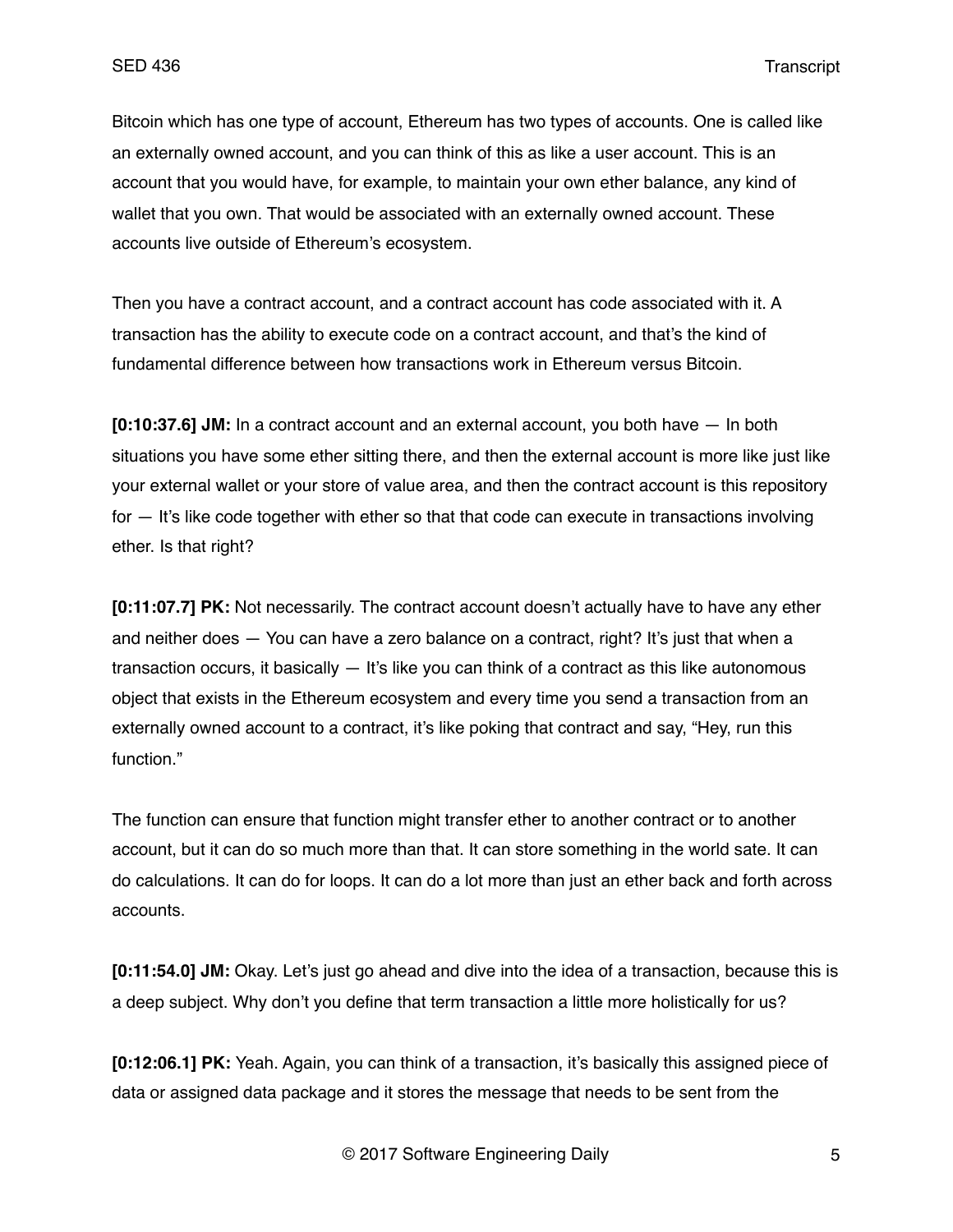externally owned account to either another externally owned account or a contract. This transaction contains a few different things. Main things are like obviously the recipient of the message or contain the signature that actually identifies the sender to verify that the sender is a valid sender. It will contain — If there's an amount of ether that the sender wants to transfer, it will contain that amount value. It also has the ability to contain extra data. Let's say an externally owned account is sending a transaction to a contract and it wants to input some data into that contract, it can also send data along with it.

Two other things that it contains that are very important are something called a start guest value, and this kind of represents — You can think of it as like the gas limit, which is basically like how much is the sender willing to pay to execute this transactions. How many computational stubs are they willing to take and pay to execute this transaction, and they set a limit on that.

The other thing it contains is called like a gas price, which is like a representation of how much the sender is willing to pay per step. This is kind of what composes a transaction. Yeah, again, the transaction can then be sent to either another account or a contract and it gets executed.

**[0:13:40.2] JM:** Can you give us an example of a contract? Just walk us through the transaction steps.

**[0:13:48.5] PK:** Yeah, sure. Let me see, it's a good example. Yeah, let's say I have a contract that has just one function and it basically  $-$  Let's say it accepts some piece of data and it stores in storage. What happens is I'll send a transaction and it will contain all the fields that I just said, which is the recipient, the signature that identifies that you are the sender. Some ether amount if you want to send it. Some data fields. In this case, data field will be what data you want to store. Then the gas limit value, and then the gas price.

You send that transaction across, and first what happens is we first check if the transaction is well-formed, like it has all of the fields that it needs to have. Then what's done is like we calculate the transaction fee. This is calculated by taking that start gas amount that you've provided times the gas fee, because, again, in the [inaudible 0:14:47.0] gas, you stated how many computational steps you're willing to provide. What is the maximum number of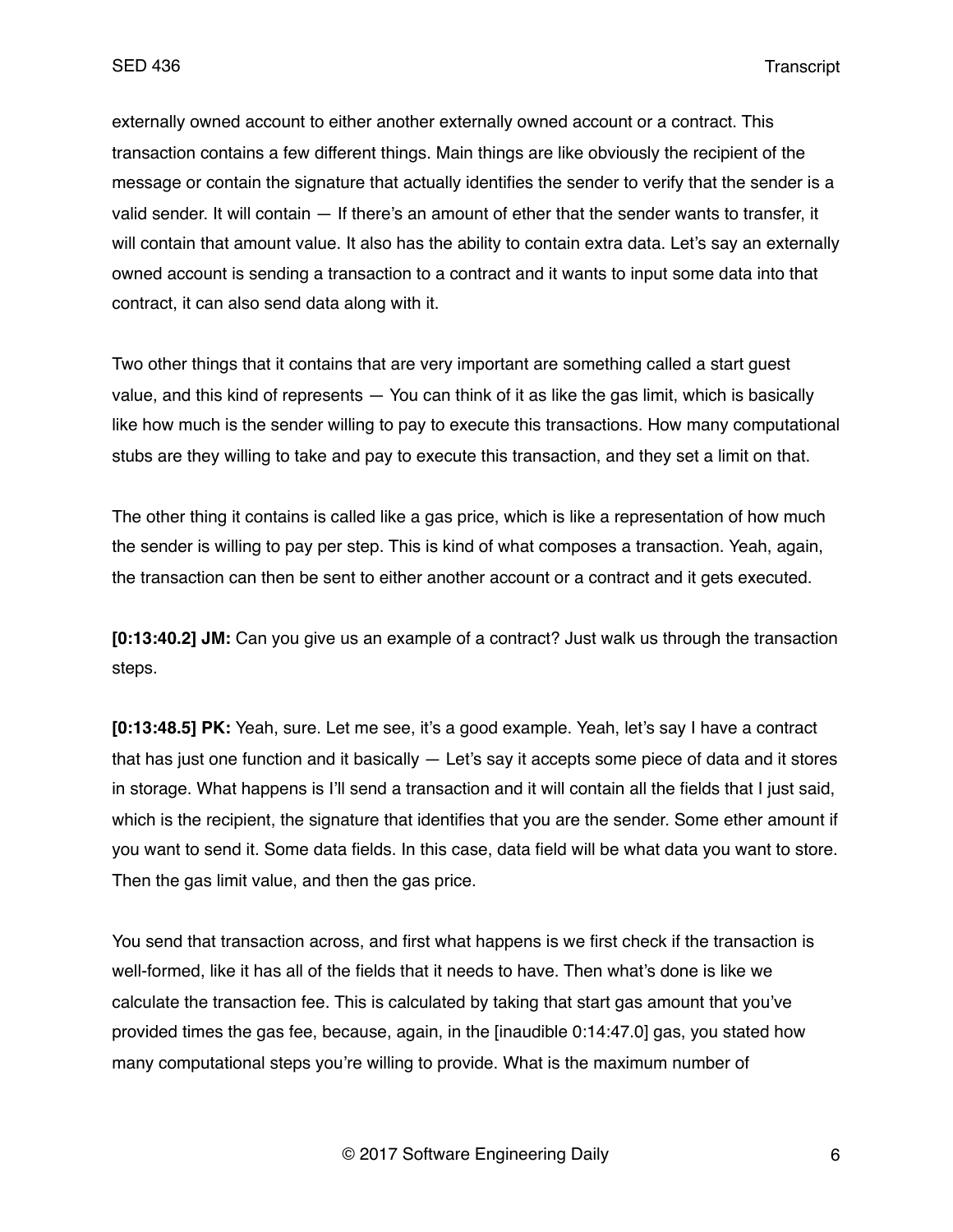computational steps you're willing to take? Then the gas price is how much you're willing to pay per step, and so you just calculate what the transaction fee is by multiplying those two.

Then amount you subtract from the sender's account balance, and then once you subtract that balance, you increment something, a value called nonce on the sender's account. The nonce is basically keeping track of how many transactions the sender has actually sent overtime. The reason we do this is to avoid double spend. We can't do like replay attacks, where the sender tries to do the same transaction twice. The nonce keeps track of that.

One those two steps are done, then we initialize gas to the start gas. So far we've spent the start gas times gas price amount, and what happens at that point is then the data is sent to the contract, and to store that data perhaps it costs X-amount. We, again, subtract that amount of gas from the total amount that you're willing to pay and we keep subtracting for each computational step that you'd take from that total gas that you're willing to pay until either the transaction fails or succeeds.

It can fail for various reasons. For example, one reasons it might fail is that it runs out of gas. You didn't provide enough gas for all the computational steps to run on that contract to store that piece of data. Then in that case it will fail. What will happen in the failure case is the gas will still be paid for. You won't get your gas back, but if you sent an ether along with it, that will be refunded to you. Then if it succeeds, if the transaction succeeds, then that gas get paid to the miner and any gas that you didn't spend based on the maximum amount that you've provided will get refunded back to you and then the state will move to the next state based on what you stores in storage.

### [SPONSOR MESSAGE]

**[0:16:53.8] JM:** Every second your cloud servers are running, they are costing you money. Stop paying for idle cloud instances and VMs. Control the cost of your cloud with Park My Cloud. Park My Cloud automatically turns off cloud resources when you don't need them. Whether you're on AWS, Azure or Google Cloud, it's easy to start saving money with Park My Cloud. You sign up for Park My Cloud, you connect to your cloud provider, and Park My Cloud gives you a dashboard of all your resources, including their costs.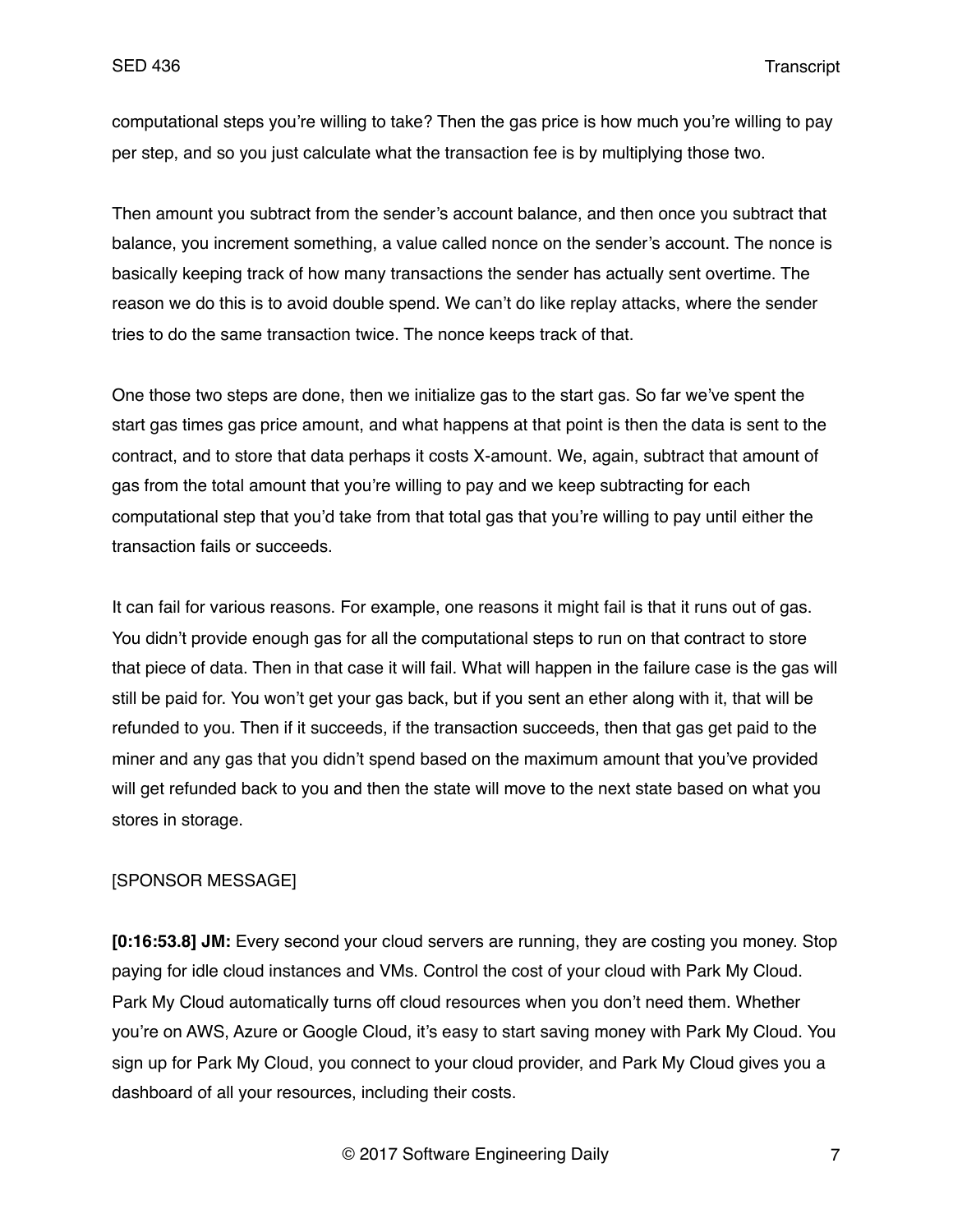From the dashboard, you can automatically schedule when your different cloud instances get turned on or off, saving you 65% or more. Additionally, you can manage databases, auto scaling groups, and you can set up logical groups of servers to turn off during nights and weekends when you don't need them, and you could see how much money you are saving.

Go to parkmycloud.com/sedaily to get \$100 in free credit for Park My Cloud for SE Daily listeners. Park My Cloud is used by corporations like McDonalds, Capital One and Fox, and it saves customers tens of thousands of dollars every month. Go to parkmycloud.com/sedaily and cut the cost of your cloud today. That's parkmycloud.com/sedaily.

# [INTERVIEW CONTINUED]

**[0:18:28.8] JM:** Okay. That's a really, really descriptive example of how an Ethereum transaction works, and because there's so much detail there, I think I want to revisit this a third time. I've done some shows about Ethereum, but I have not gone into this level of detail. I want to present like — You gave a really good exemplification, but I want to get at even more concrete example. What I'm thinking is something that's like an actual application where people could use this in. One example I'm thinking of  $-$  You can tell me if this is a bad example and we can discuss something else, but one example I'm thinking is let's say I want my Software Engineering Daily podcast contract where basically the user can send some amount of ether and I'm going to send them back an MP3 to a podcast episode or maybe they can also send me a different amount of ether and then they subscribe to the podcast, that means I'm just going to push MP3s to them all the time. I'm going to store their user data so that I'm learning about what episodes they listen to. Would that be an interesting example to explore, or shall we do something more traditional like — I don't know, a mortgage back security or something like that?

**[0:19:41.7] PK:** That's fine. It will be the same explanation again, so I'm happy to repeat it.

**[0:19:45.8] JM:** Yeah.

**[0:19:46.5] PK:** Let's take the example of you're trying to have a contract that builds a subscriber list, let's say. I'm want to keep it simple. I'm not going to do the second part where

© 2017 Software Engineering Daily 8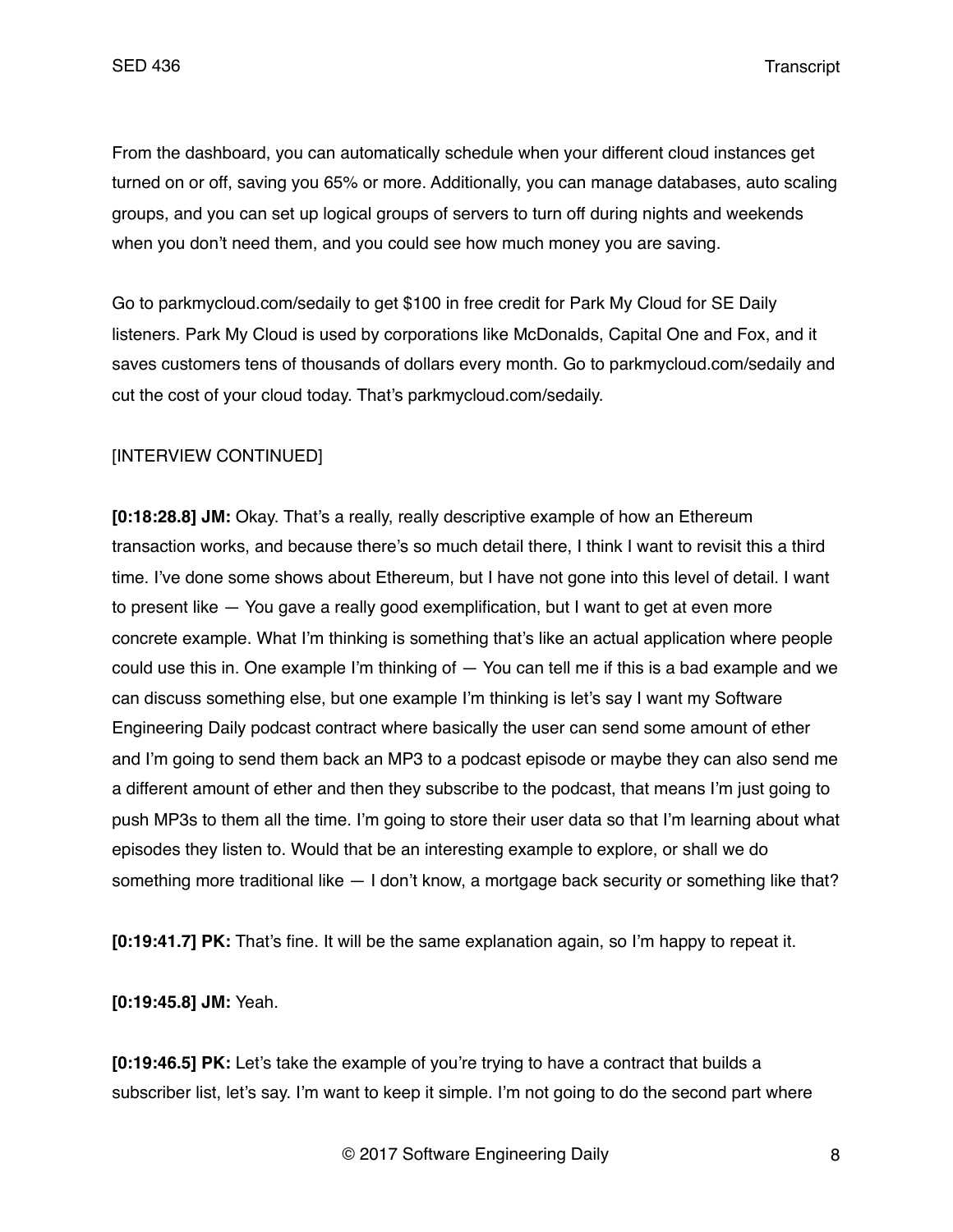you said I send back stuff to the contract, because then it gets into a whole new ballpark, because then you're doing contract to contract calls and that adds an additional layer or complexity.

Let's say it's just one way, right? An externally owned account is trying to say, "Okay, register me for your subscription list. In your contract you're storing some list of addresses that represent who is subscribing to your list. This externally owned account would  $-1$  quess I'll put it from an end user perspective how they would send this transaction in. You'd log in to some software, whether it's MyEtherWallet or MetaMask or some kind of wallet that allows you to send transactions to Ethereum contracts. Then you say — Alright, you get the contract address and you say, "Here's who I'm sending it to. Here's how much ether I'm sending with it," if you decide to send any kind of ether with it. Here's some data I send with it. Maybe the data might be like you ask for — I don't know, their age or their birthday or their credit card number. I don't know. Whatever it is. You might ask for some data fields when they subscribe. They want to send some data along with it.

Then they go ahead and they hit send, and then the client's software will say, "Alright, how much gas are you willing to spend on this?" Then the user can state how much gas they're willing to spend. Then at that point they can hit send, and that transaction will be sent to your contract. You contract will then execute that function and it will say, "Alright, store this at  $-$ " Then Ethereum has a calculation to determine, "Alright, to store this, this is how much it's going to cost." Ethereum will calculate that and every time you do some kind of computation in the contract, it will calculate the gas and deduct it from the maximum gas limit that the user is willing to spend.

Then it will keep doing that until it finishes. In this case, you're just storing the user's address in some array, let's say, so that you'll store that in your storage. The Ethereum will calculate how much gas you use for that. Deduct it from the gas that the user is willing to spend. Anything that the user didn't spend will be refunded to them into their account, and then you have a list of people who are just — Now, you have an updated list of addresses with the new subscriber. Then the miner will get the gas fee that was charged for doing that computation.

**[0:22:14.0] JM:** That computation gets logged on everybody's blockchain eventually?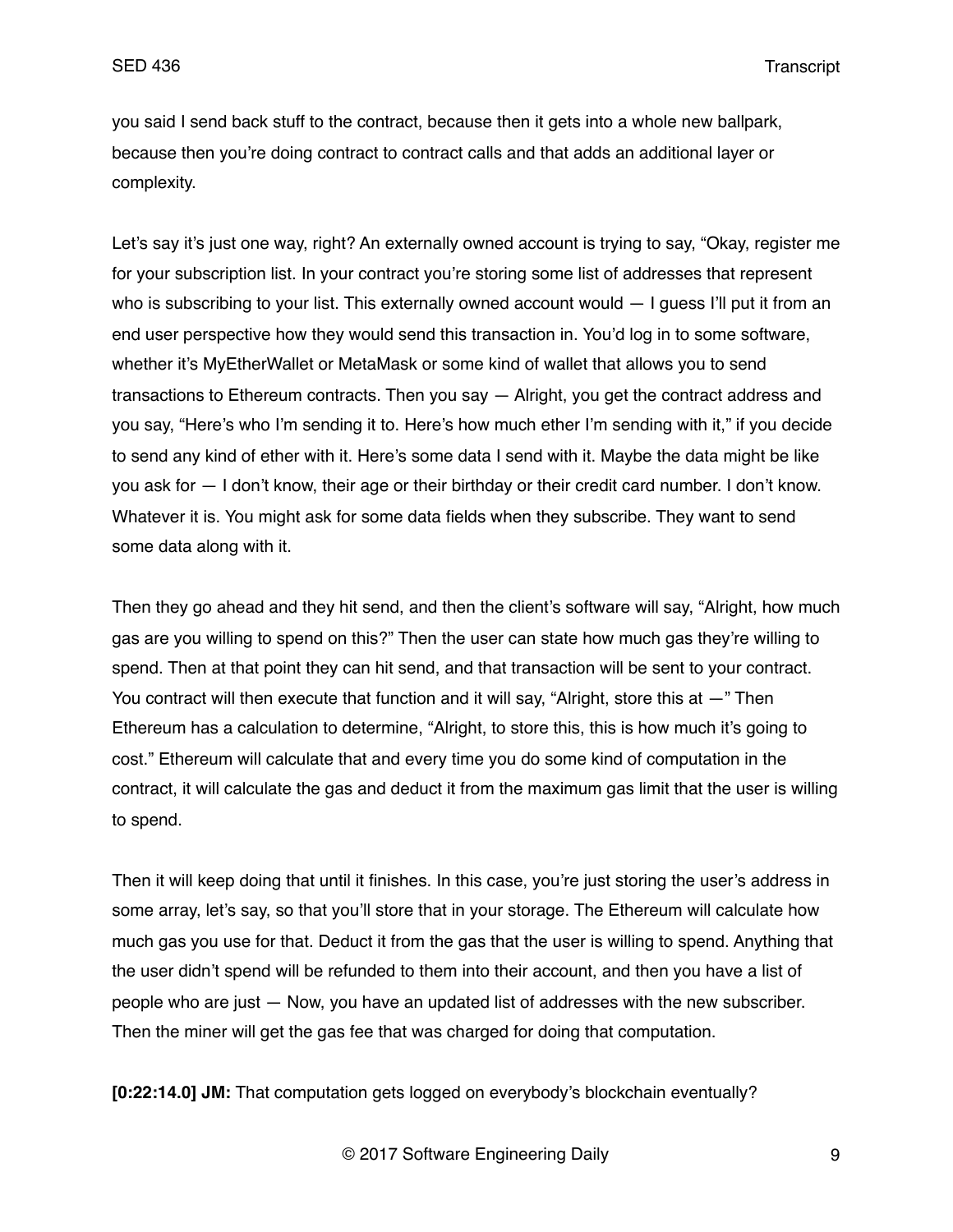**[0:22:22.2] PK:** Yeah, basically.

**[0:22:23.0] JM:** We should go into that. We'll take a step back and say I'm the customer, I've stated my gas amount that I'm willing to spend in order to subscribe to this thing and if the network has enough liquidity, then my gas price is going to — The gas that I'm willing to pay is going to meet the liquidity amount in the network and my transaction is going to go through and the contract is going to execute. I'm going to get back anything that I'm supposed to get back. The contract is going to  $-$  I'm working this worse than you could, so I'll stop rambling. The contract is going to execute and then the execution is going to get logged in the blockchain somehow and then it's going to get shared with everybody else's copy of the ledger. Let's just go into that. Explain how that verification happens. How the ledger is getting shared with everybody else.

**[0:23:22.9] PK:** Yeah, sure. I guess the best way to think about this is — The best way to explain this is to understand how blocks on Ethereum get — How a transaction gets validated is through this block validation algorithm. Meaning every block holds a set number of transactions. Every time you want to validate the state of Ethereum, you have to validate the blocks. To validate the blocks, it's like this entire process where you have to check that the previous block is valid and then you check that the timestamp is valid. You check all these different parameters, and then what you do is basically you take all the transactions that are in that current block and then you apply them and then you check that that once you apply them, the end state of that block matches the end state that you expected.

There's block validation algorithm. Basically, I think the question that you're trying to ask is like where is this contract code executed. How does that actually work? The answer is the process of actually executing that contract code is actually the definition of the state transition function itself, which is part of the block validation algorithm.

If a transaction gets added to some block, then the code that's executed by that transaction will be executed by all the nodes, like from now and into the future. Anyone that tries to validate that block will have to execute that transaction as a result of validating their block.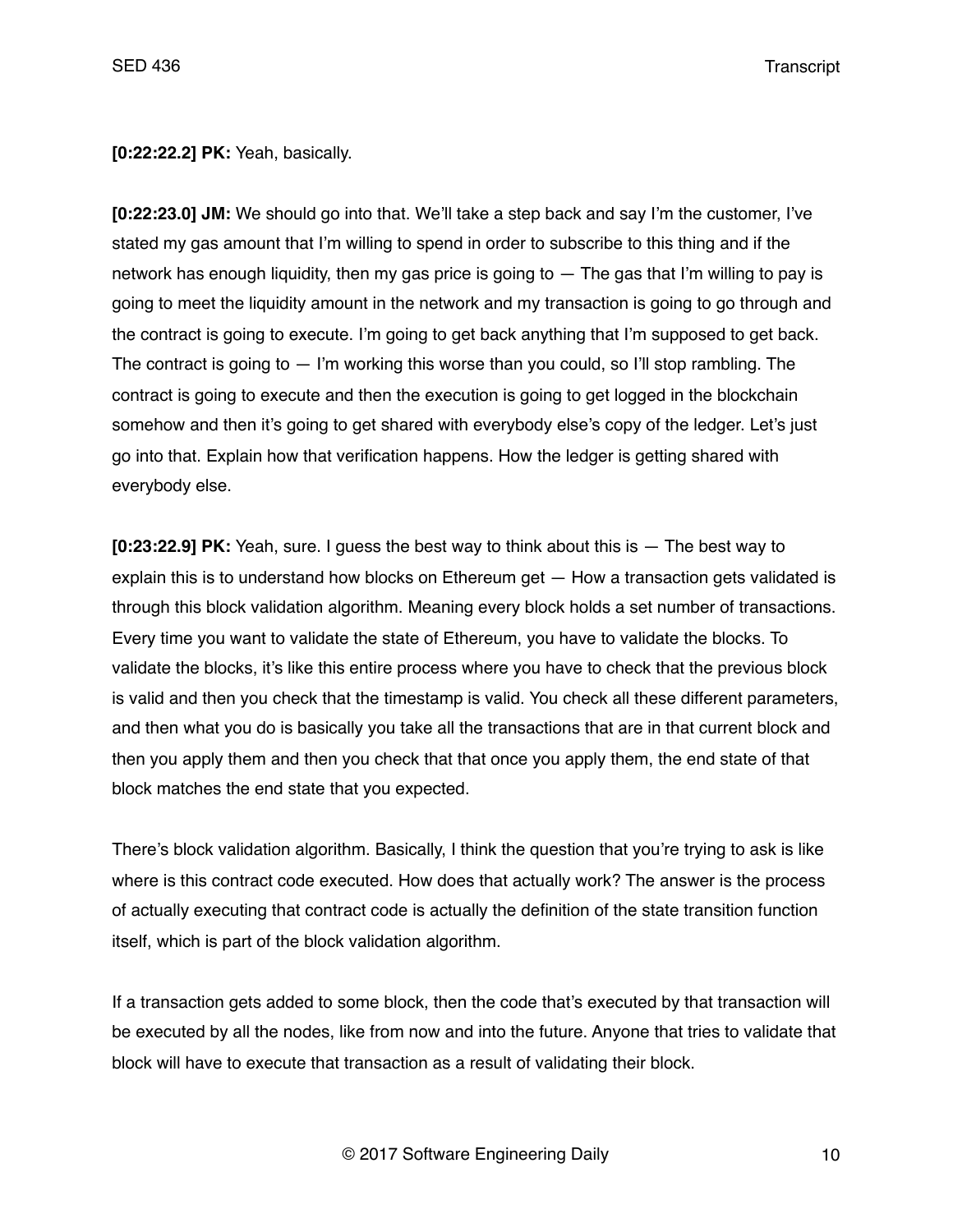**[0:24:55.9] JM:** They have to execute the entire thing. There's no thing where like a preponderance of them executes it, then it gets like rolled into a Merkle tree and then the verification in the future is easier. You literally have to run all of the transactions?

**[0:25:12.2] PK:** No. The code execution that's run by that transaction will be executed by all the nodes that download and try to validate any block. The purpose of the Merkle tree is that it efficiently stores all state that exist in Ethereum. It's an official way of storing past date and then whenever a state gets updated, the Patricia Merkle tree is what Ethereum uses. It just has to update part of the state that got updated and it references that state, but that doesn't mean that the blocks are not getting validated each time. The state is not necessarily being recreated each time, but the blocks are being validated.

**[0:25:48.5] JM:** Let's say the — Ethereum has been running for a really long time and I want to join Ethereum, the Ethereum network with a new node. Do I need to run all of the past transactions or can I just take the Merkle tree at TZ0 and that's —

**[0:26:07.0] PK:** Yeah. There's basically — To run the full chain, if you're a miner, you definitely have to. You're going to want the full node, so you're going to have to start from the [inaudible 0:26:14.1] block. For example, for me to sync the blockchain, when I first got started with Ethereum, it took about a day and a half for me to sync the full node and I have like a brand new one terabyte Mac laptop. Yeah, you have to basically run the entire chain.

Of course, Ethereum now offers like clients and this is where they kind of prune certain parts of the state that you don't need to revalidate over and over and over again and they let you start from basically a simpler state and that way — The lighter clients took me like about less than an hour, for sure, to sync the whole thing, which is not bad at all. Again, that's what I'm saying. You have to revalidate at least some part of the state. There's options to do lighter clients versus full nodes. I think you're confusing the Merkle tree. Merkle tree is more to manage the state. It's not necessarily the validation of that state.

**[0:27:10.7] JM:** Right, but what I was saying was like if you join the Ethereum world as a new node and everybody has an agreed upon state of the present day, why would you need to rerun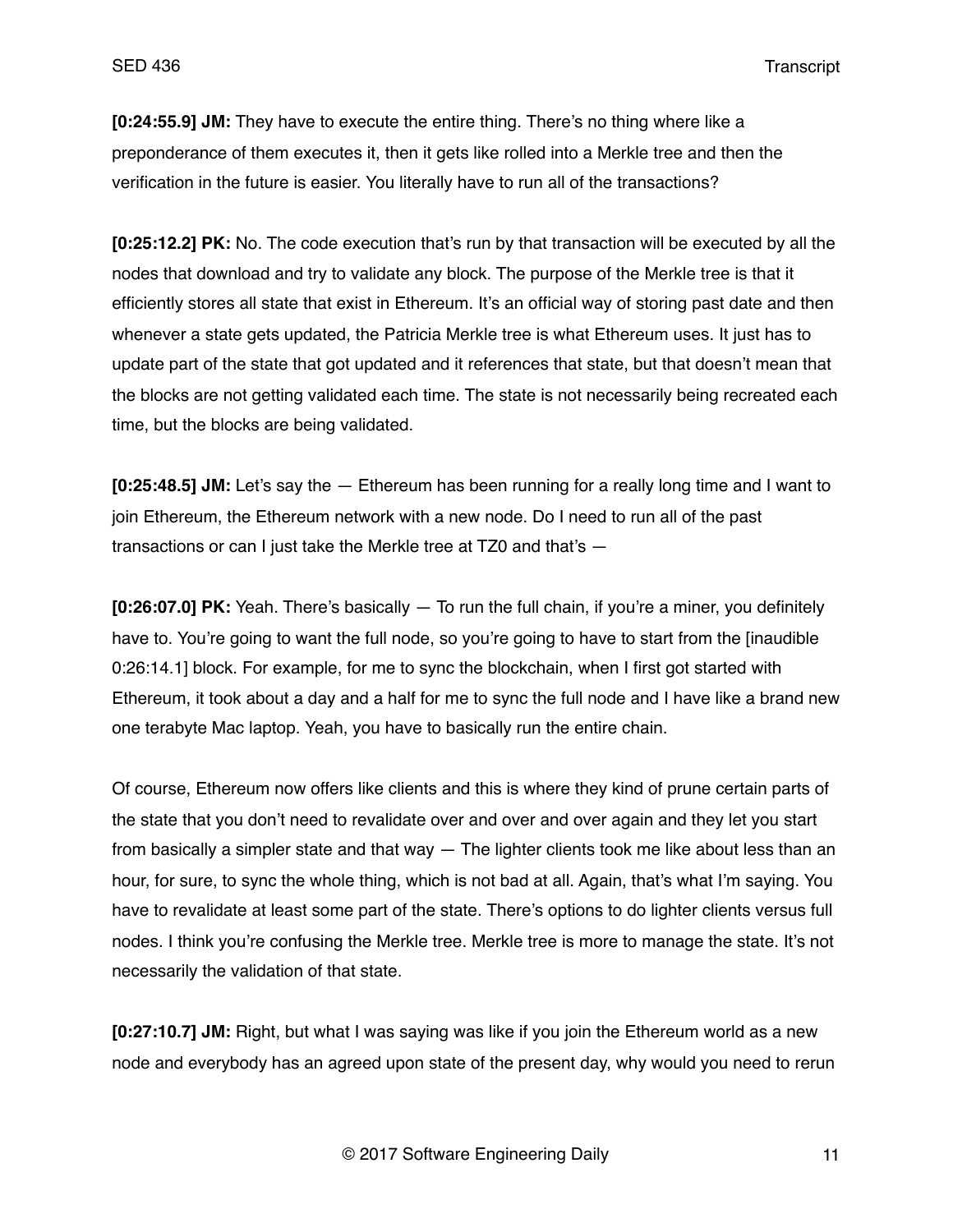all of the past transactions? Shouldn't there be no difference between the state that you would observe after running all of the —

**[0:27:34.0] PK:** That's the purpose of — That's why Bitcoin and Ethereum are so secure, right? Every single node is verifying every single transaction.

**[0:27:40.8] JM:** Right. But if there's a hundred nodes in the network and I want to be node 101, if all —

**[0:27:45.8] PK:** Yeah, that's the purpose. It's like every node adds an extra layer security to the fact that it's harder and harder and harder to manipulate the chain, because every single node is validating all of the transactions. Every single full node — I'll correct myself. Every single full node is validating every transaction. Of course, again, like I said, there's light clients and so forth. They're not validating every transaction, but every full node is.

**[0:28:13.5] JM:** Sure. What I'm still confused about is if all the hundred nodes, before I joined the network, have validated everything in the past and they all agree on the state of the Ethereum blockchain and they all agree at the transactions on the transaction chain has occurred up until T0 when I'm joining and they have a Merkle tree that represents the current state of affairs. Why can't I just copy the Merkle tree and then copy all subsequent transactions and then I process all subsequent transactions?

**[0:28:46.6] PK:** Again, this is what light clients let you do. It is possible, but for a full node, you have to execute all the transactions. Of course, a developer right now, I'm using a light client just because I don't want to have that burden. If I had to download the full chain on Ethereum, I think it's like over 10 gigabytes right now. Whereas like the light client I can only download — It's like two or three — Between two and four gigabytes, so it's much lighter and I don't have to processes every transaction.

**[0:29:17.0] JM:** Let's go just a little bit deeper into the way that a transaction gets validated. I get that the Merkle tree represents the state right now that everybody agrees upon. Well, not necessarily. If we all have the same Merkle tree, then we all agree on it, but the Merkle tree as a representation of state, and Merkle tree, by the way, for people who don't know, are just this —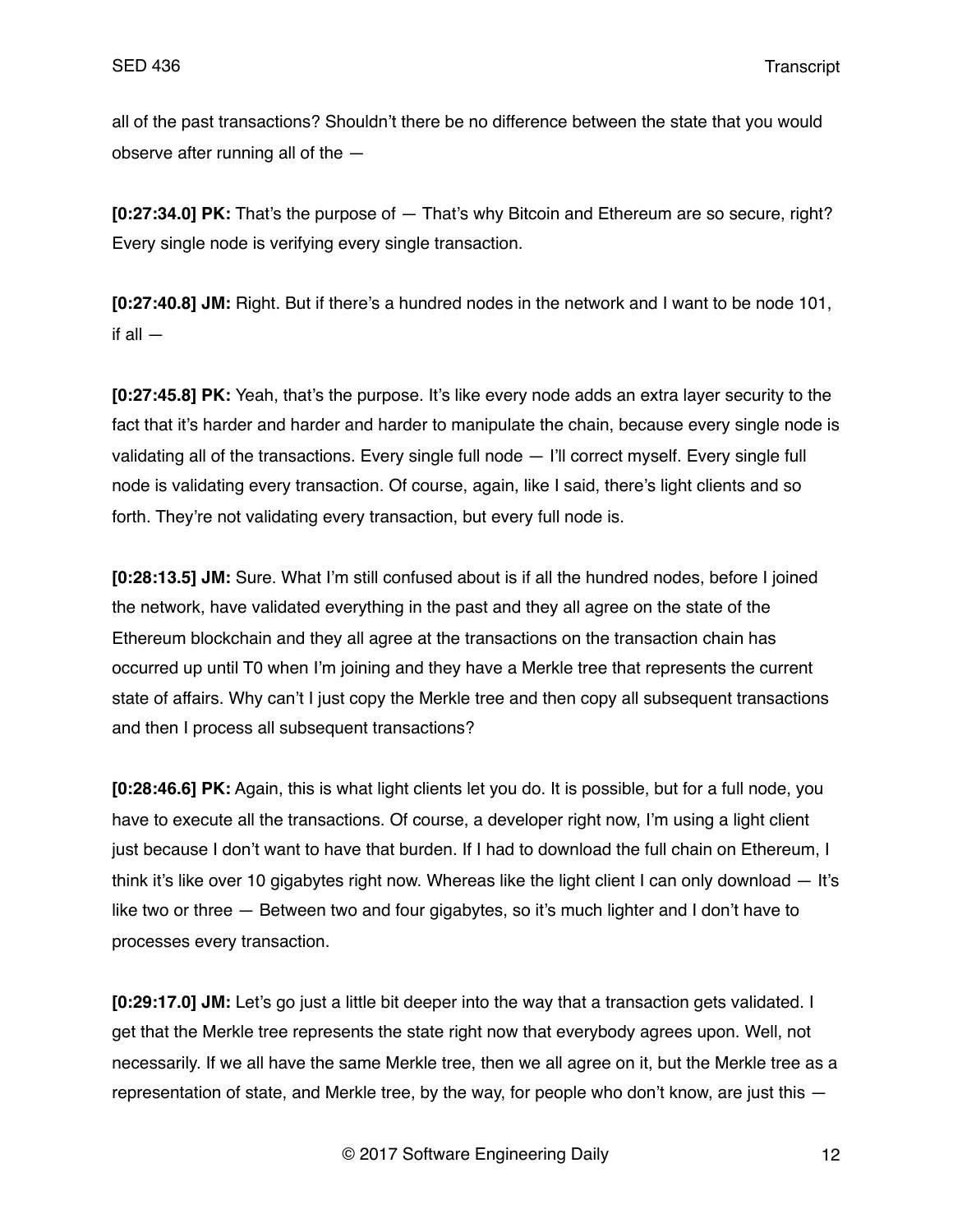It's like a tree of hashes. It's like if you know the data structure or try, it's just an efficient compression mechanism for — It's like how Git repositories are managed. You can look into the past with a Merkle tree, but it's a compressed data structure.

What I'm curious about, and you probably have said this like three time already, but I'm just going to ask you again, because I still don't get it. This transaction occurs and a user sends ether in exchange for a contract executing  $-$  The ether that they send is an amount that they're willing to pay, their gas limit, and the gas limit is associated with the amount of liquidity in the network. Then that transaction executes —

**[0:30:36.1] PK:** Can you explain what you mean by liquidity in the network?

**[0:30:38.6] JM:** Oh, sorry. Yeah. I'm probably misappropriating terms, but liquidity in the network I mean the gas — Like you state your gas limit and the gas that actually gets used, the ether that actually gets used to pay for your transaction executing across the network is based on how many nodes are active in the network, right? If there's more nodes in the network, then it's going to take less gas to spend — Actually, I could be totally wrong about that.

**[0:31:04.5] PK:** No, not at all. Gas is, again, simply just — Ethereum has in its white paper, in its yellow paper. It strictly defines how much gas each computation step cost regardless of which node —

**[0:31:19.2] JM:** Oh! Okay.

**[0:31:21.3] PK:** Yeah.

**[0:31:22.1] JM:** Interesting.

**[0:31:22.9] PK:** Of course, there's a gas price you can set, which determines how much you're willing to pay per step, but that  $-$  Yeah. The gas price and the gas limit are different. Gas limit is like how much in total gas are you willing to spend, and then the gas price is basically like per computation step how much — What's the per unit gas?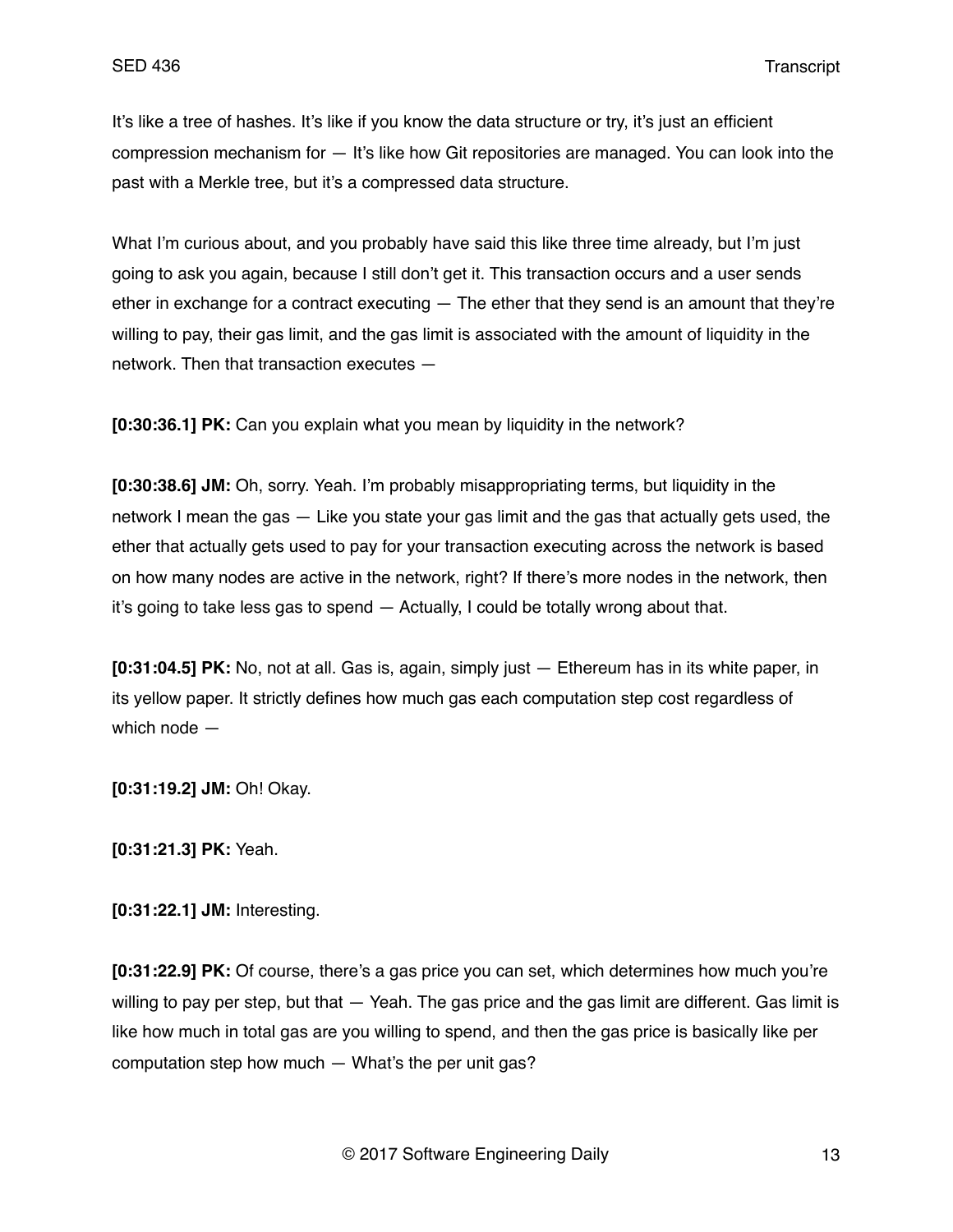**[0:31:47.4] JM:** Okay. Well, then let's go deeper on that gas stuff. You said that the price — So much to unpack here. The gas price is set for each computation step. What are you talking about there? Can you explain that a little bit more?

**[0:32:08.0] PK:** Yeah, sure. I know this is kind of confusing. Gas price is basically the fee that the spender is willing to pay per computation step. Ethereum has  $-$  For example, for  $-$  I'm looking at the yellow paper right now. Let's say if someone wants to get the balance in a content, the value of cost is 400 gas and the user determines — The gas price is basically representing the fee that the  $-$  For every computational step  $-$  I guess I'm not doing it  $-$  It's like confusing trying to describe it.

**[0:32:55.3] JM:** It sounds like there are primitives in the language of Ethereum transactions. There are primitives that have set prices, but I guess I'm not understanding — Okay, so there's perimeters there. Is that right?

**[0:33:11.6] PK:** Yeah. I guess the fundamental — You can think — For every computation, the fundamental unit is gas, and usually most steps cost like, let's say, one gas. Some more heavier operations will cost more gas, because they're just more computationally expensive. I think that's the best abstract. That's the best way to kind of think about it at a high level. Then, for example, to store something, it costs more gas than to add to two values together, just because storage is much more computationally heavy on the entire state of the network than adding two operations. That's kind of what gas represents, and then the user just determines how much they're willing to spend on gas to execute that transaction.

**[0:34:01.7] JM:** Why do they have to set that number? If I have a contract and you want to execute that contract, it seems like the contract price would be set based on the operations that I'm running in my contract. Aren't you just paying the price that's set based on that?

**[0:34:21.0] PK:** Yeah, that's a great question. What a lot of these clients do is they offer the user, "Hey, here's a recommended on a gas spend," and usually it's like 21,000 gas. The reason the user has the ability to set more is because some things just cost more gas. For example, sending a simple transaction, like for example transferring ether from one account to another, as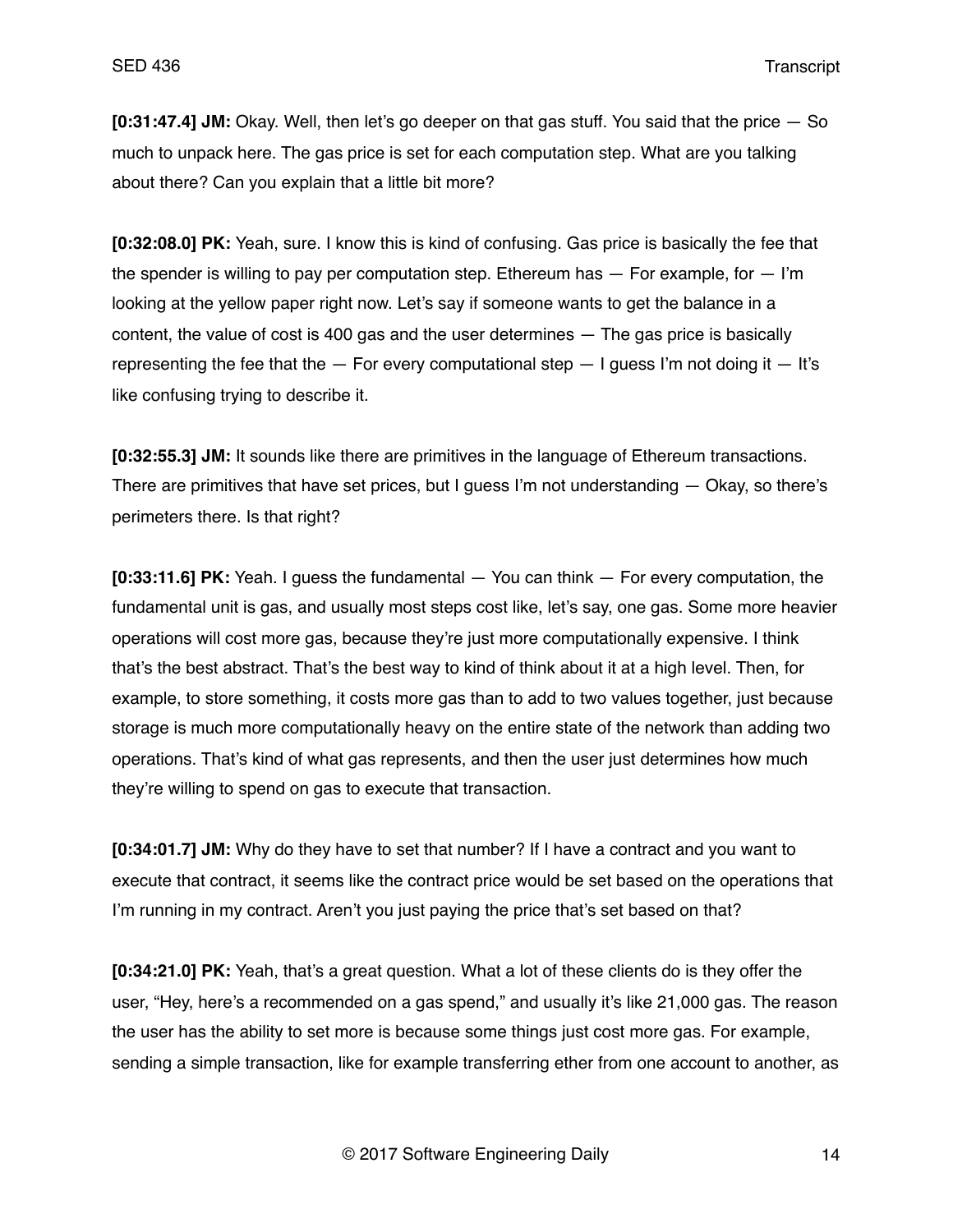much of those gas, then creating a contract, for example. You want the ability to increment how much gas — You want to be able to spend more gas on transactions that just require more gas.

Then the second reason is because it's also a protection mechanism. Let's say, because Ethereum is [inaudible 0:35:07.5] incomplete, it allows for loops. There's a possibility that some of these contract calls or some of these function calls can go into like literally infinite loops or there might be people, malicious attackers who are trying to create contracts that just go through like ridiculous numbers of computational steps. In that case — Like as a miner, if you see that some attacker puts like 17 million gas in a transaction, it's pretty easy to spot that, "Hey, this person is probably trying to do something where they're trying to run out of — Basically, to something that either goes into infinite loop or just do an incredible number of computational tasks. It kind of gives that visibility into that.

### [SPONSOR MESSAGE]

**[0:35:58.8] JM:** Who do you use for log management? I want to tell you about Scalyr; the first purpose-built log management tool on the market. Most tools on the market utilize text indexing search, and this is great for indexing a book, for example. But if you want to search logs at scale fast, it breaks down. Scalyr built their own database from scratch and the system is fast. Most of the searches takes less than a second. In fact, 99% of the queries execute in less than a second. That's why companies like OkCupid and Giphy and Career Builder use Scalyr to build their log management systems.

You can try it today free for 90 days if you go to the promo url, which is softwareengineeringdaily.com/scalyr. That's softwareengineeringdaily.com/scalyr. Scalyr was built by one of the founders of Writely, which is the company that became Google Docs, and if you know anything about Google Doc's history, it was quite transformational when the product came out. This was a consumer grade UI product that solved many distributed systems problems and had great scalability, which is why it turned into Google Docs. The founder of Writely is now turning his focus to log management, and it has the consumer grade UI. It has the scalability that you would expect from somebody who built Google Docs, and you can use Scalyr to monitor key metrics. You can use it to trigger alerts. It's got integration with PagerDuty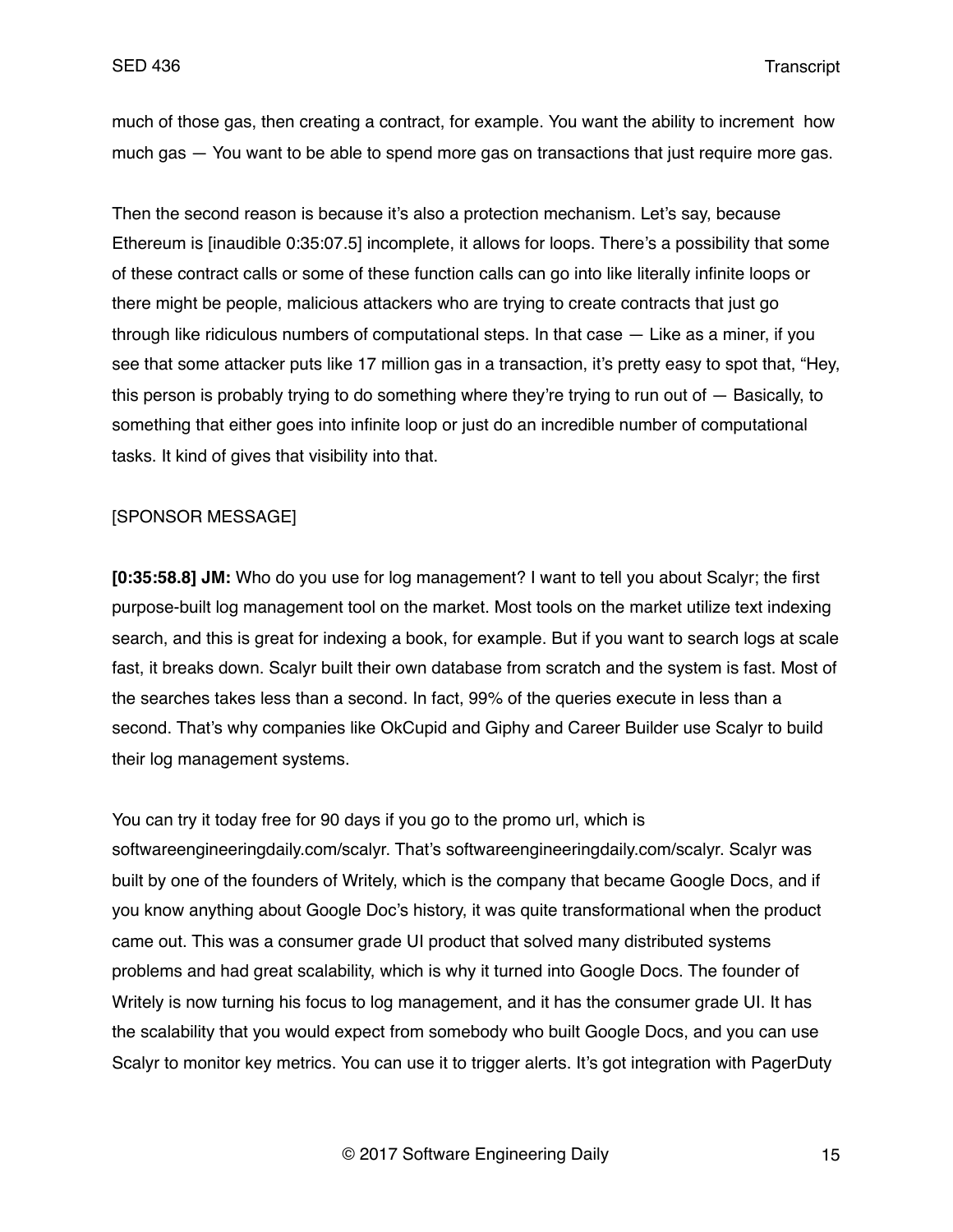and it's really easy to use. It's really lightning fast, and you can get a free 90-day trial by signing up at softwareengineeringdaily.com/scalyr, softwareengineeringdaily.com/scalyr.

I really recommend trying it out. I've heard from multiple companies on the show that they use scalyr and it's been a real differentiator for them. Check out Scalyr, and thanks to Scalyr for being a new sponsor of Software Engineering Daily.

# [INTERVIEW CONTINUED]

**[0:38:29.0] JM:** When I make my contract, I'm sometimes saying there is some nondeterminism from the — The person who's going to call that contract, it's not like the contract is going to have some fixed price. There's some variability, and that's why you want to set the amount that you're willing to spend.

**[0:38:49.6] PK:** Yeah. Also, let's say — It can be accidental too, right? Maybe you accidentally started an infinite loop. You want to be able to set the max limit of gas that you're willing to spend to the sender on that transaction so that your infinite loop doesn't spend all your ether. There's a lot of protection mechanism here too for why you want to setup a gas.

**[0:39:08.1] JM:** If I set a gas limit and the contract tries to execute for more than the gas limit, do I lose the amount of money up to that gas limit if the thing doesn't fully execute?

**[0:39:21.8] PK:** Yeah. What happens is you do lose a fee. You lose a gas amount, but let's say you were trying to send — Let's say you were trying to send me five ether, but you didn't put enough gas. You'll lose the gas, but you won't lose the ether. The ether will be sent back to you. That part of the state transition will be rolled back, but the fee won't be rolled back, because Ethereum did spend X-amount of computational power to run that transaction until it ran out of gas.

**[0:39:48.9] JM:** Okay. Interesting. Getting back to our example of I pay to subscribe to something. I call this contract to subscribe to something. I pay some amount of gas. I'm maybe paying ether to get on that subscription list as well. I've sent gas and ether. Am I correct there so far?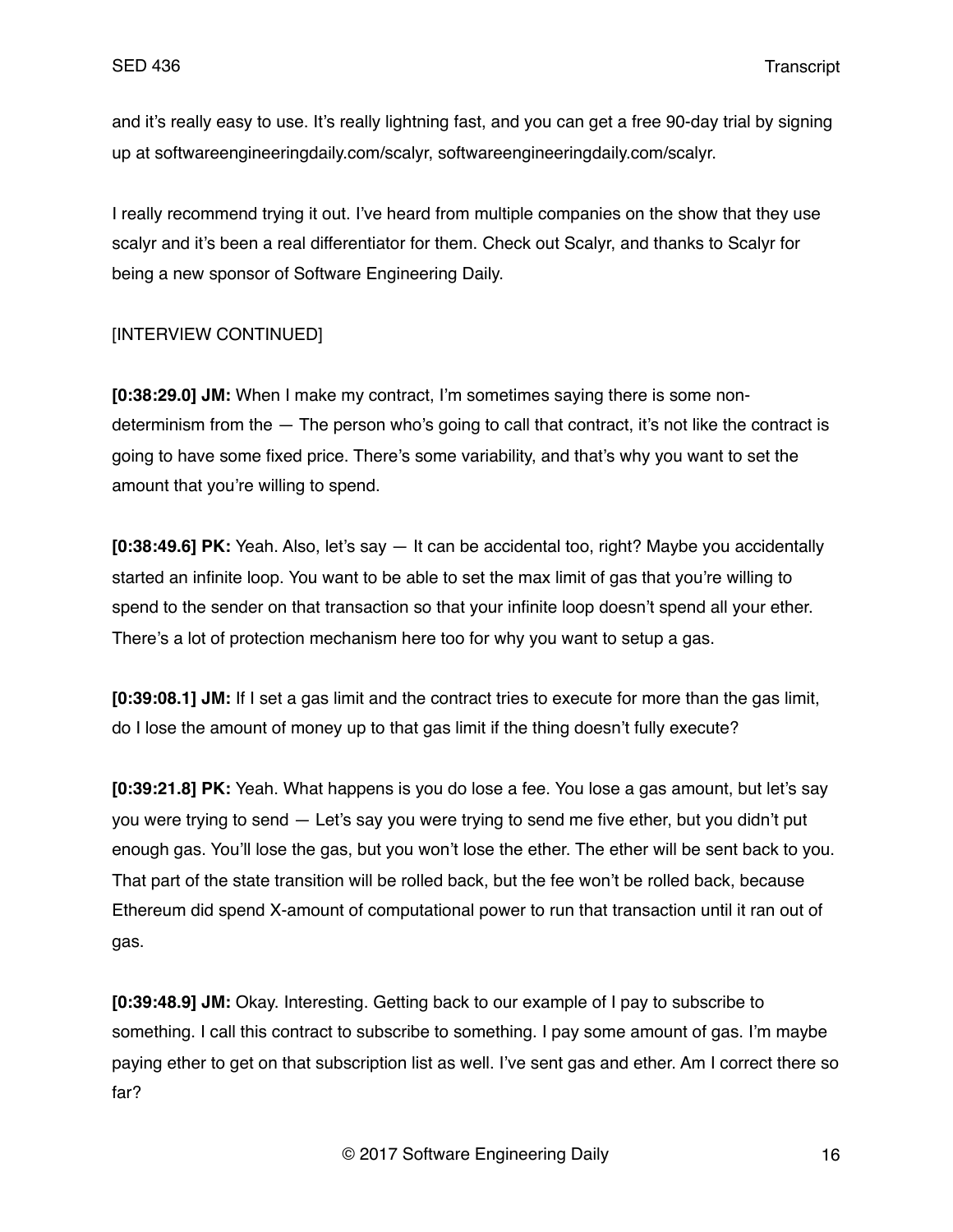**[0:40:09.3] PK:** Yeah.

**[0:40:09.5] JM:** Okay. Sent gas and ether along with some arguments that state maybe who I am and how I want to subscribe to this thing, other metadata, and the person who's running the contract, the subscriber list, they are going to execute their contract across my arguments. Is there anything interesting there we should discuss? I guess the execution, that code execution is written in solidity. Is that correct?

**[0:40:41.3] PK:** It can be written — There's a few different clients or like higher level language. All contract code is written in something called EVM code, which is like Ethereum virtual machine code, but obviously no one wants to write in a staff-based language, and so Ethereum has a few higher level languages.

Solidity is one of them. It is probably the most popular and most well-maintained one, and then it also has others, like Serpent. Serpent is more closer to Python. Solidity is closer to JavaScript in terms of how it looks and feels. They also have something called LLL, and then I think Vitalik is working on a new language called Viper. It seems like Vitalik loves writing new languages.

There's a few different ones, but basically the main one you should know about is Solidity, because that's what most of the industry seems to standardizing on.

**[0:41:33.9] JM:** Okay. My contract is written in something and it is going to execute. Is the first execution of that contract just taking place on the contract that the node that is hosting that contract?

**[0:41:49.6] PK:** What do you mean?

**[0:41:50.4] JM:** Sorry.

**[0:41:52.4] PK:** No single node necessarily hosts the contract. Again, all the transactions occur — It goes back to this block validation thing that I talked about. A block has an X-number of transactions. Those transactions execute code, and that's how a code gets executed.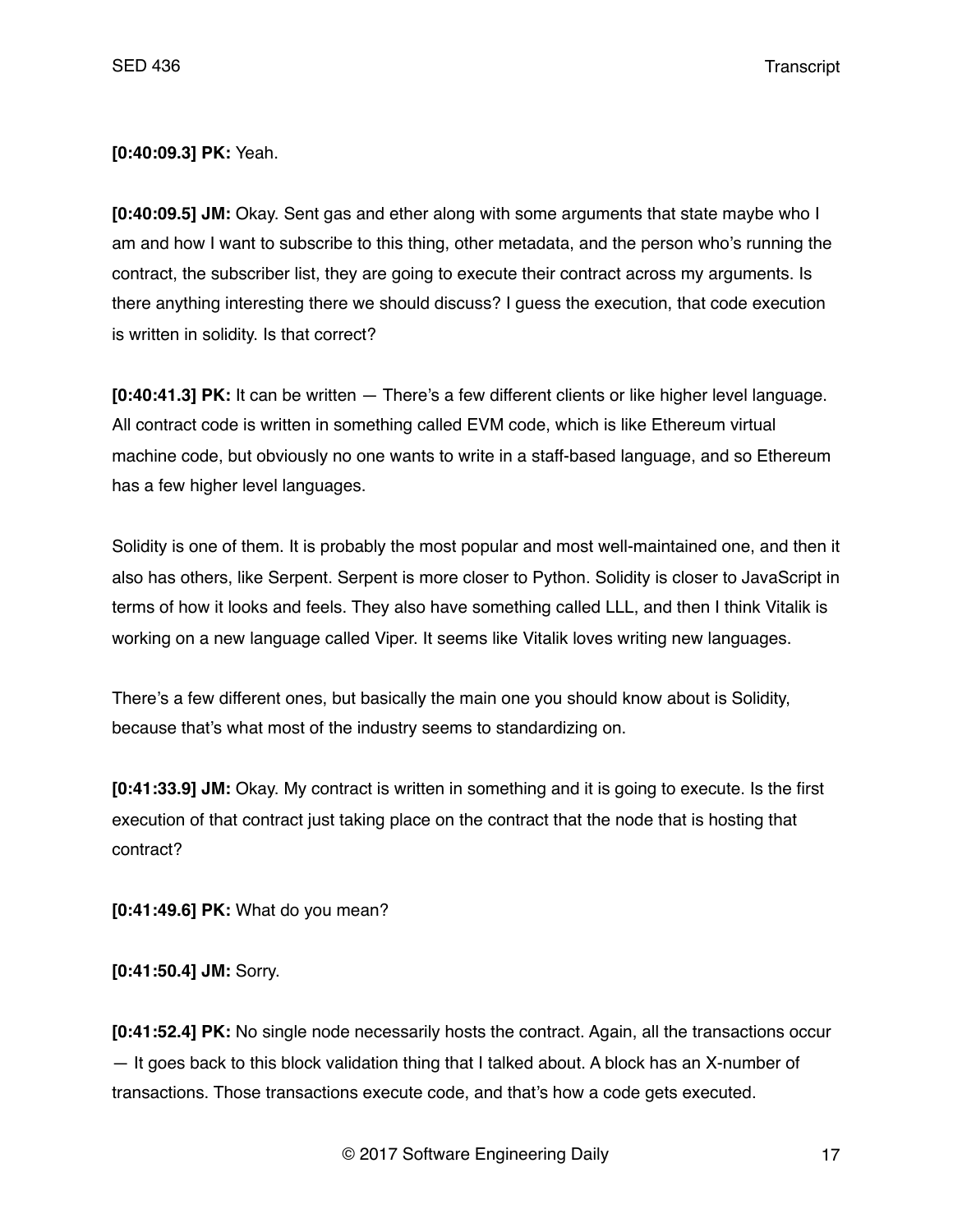**[0:42:10.5] JM:** Okay. When I am sending my — When I have stated that I want to send this subscription request. I want to subscribe to this newsletter or something and I'm paying for it. Where am I sending it? What node am I sending it to? Is it I'm sending it to any node?

**[0:42:28.2] PK:** You're not sending it to a node. Again, going back to our content of account, we talked about how we have externally owned accounts and contract accounts. Those contract accounts have code associated with them. That's where the code lives. Every time you want to execute a code, you send a transaction and that transaction gets executed as part of the state transition algorithm. Every time a state needs to transition, it will execute that code.

**[0:42:57.5] JM:** Does that mean that I have a copy of the smart contract that I'm sending to — If I have a node, then I can just execute that contract basically on my own node and then it propagates to other nodes?

**[0:43:14.0] PK:** You can think of the world state obviously. Blockchains are replicated databases. Your node won't be any different than any other node in the network, it's not like your contract only exists on your node and it doesn't exist on every other node. Every node is the same, and you can think of the — The world state of every node has the entire state of Ethereum, right? You can think of the entire state as containing. You can think of it as  $-$  Again, a state is basically the set of accounts. It's like an address and an account. Again, there's two types of account. There's eternally owned account and the contract accounts. The contract accounts have code with them. Regardless of who created the account, how you send a transaction is you create a transaction. You send it and its broadcast to the network. Then those transactions gets executed by all the nodes.

**[0:44:12.8] JM:** Okay. The first one is probably going to — It is going to execute on my node, right? Does that transaction — I guess it needs to propagate to all the other nodes regardless of how successful it is, because I'm going to pay some cost to it regardless, and that cost paid has to propagate. Regardless of what happens during that transaction, whether it's successful or failure, the record of that transaction attempt is going to propagate to all of their nodes.

### **[0:44:45.7] PK:** Yeah.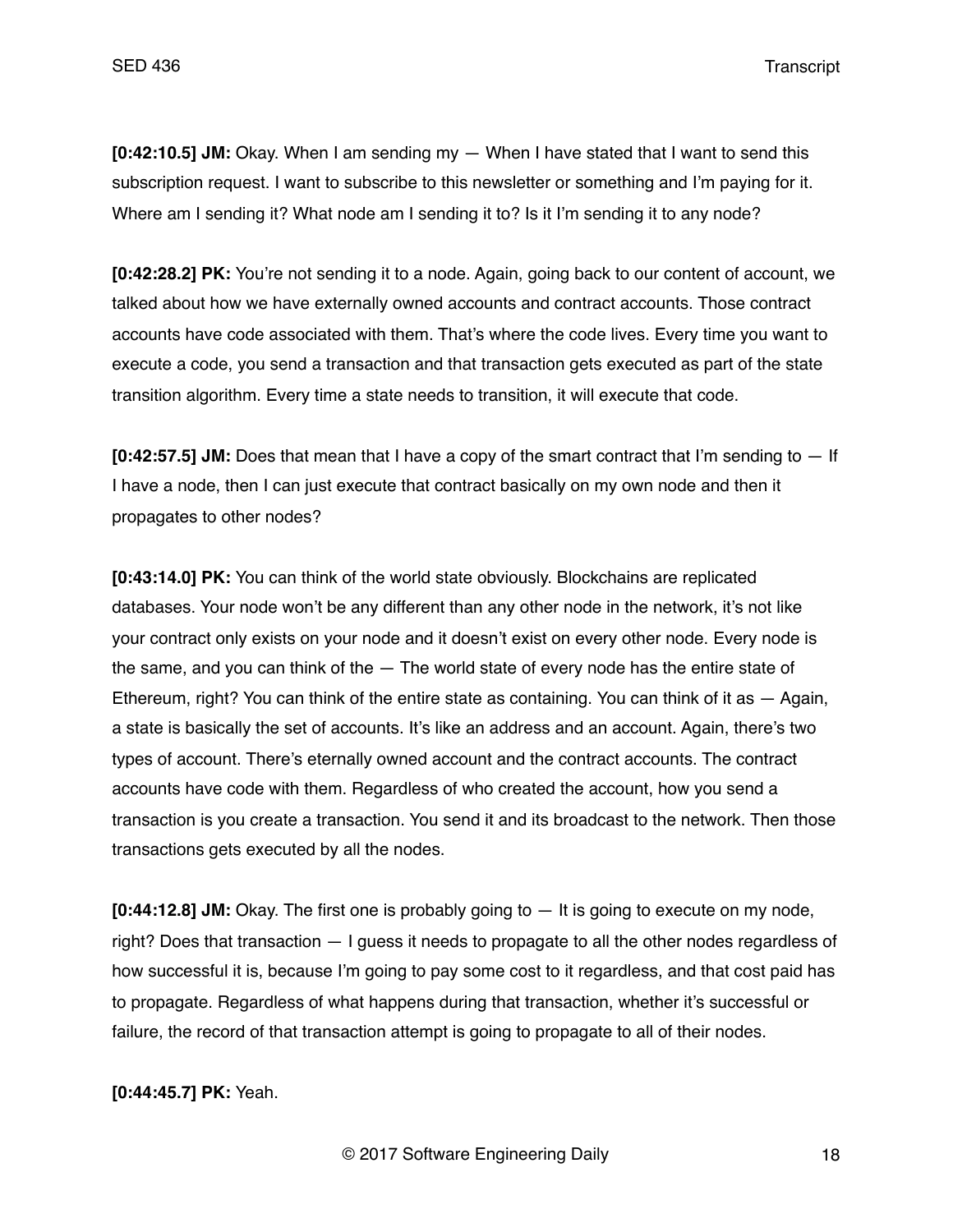**[0:44:46.8] JM:** Okay. You've got the contract on your node, the smart contract that you're going to execute against. You're going to send your transaction — You're going to call that smart contract using your internal Ethereum account to pay for it and then  $I$  guess  $-$  Okay. Then  $-$ 

**[0:45:07.5] PK:** It gets broadcast to the network, and basically it gets broadcasted. It's just off the internet. Then every node that's listening for transactions can hear that transaction being broadcast. Yeah, that's how it gets — It gets broadcast to the entire network, just off the internet.

**[0:45:25.2] JM:** Does it happen instantly or does it happen after the — Does the transaction have a serialized? It executes fully and then it gets broadcast? When does it get broadcast?

**[0:45:38.6] PK:** It gets broadcast, but that doesn't mean it got verified right away. There's a time difference between how long — Between the time you broadcast your transaction and the time that someone actually validates that transaction. The only time your ether is — Everything is like — The only time the state changes and updates is once your transaction is actually validated by some miner. Yeah.

**[0:46:06.6] JM:** Yeah. It gets broadcast and then it finishes running and then there's the verification or something. I guess walk me through this in a little more granular detail. I'm trying to understand the series of events in which this transaction gets executed and then it gets — Or it gets initially executed, and then if it's successful or failure, what happens. Then when it gets fully verified by the rest of the network, can you help fill the blanks in there?

**[0:46:39.3] PK:** Yeah, sure. Again, it gets broadcast and every network can hear that transaction. Miners who are willing to validate that transaction can put it into their block and execute that transaction and validate it. If they are first one to create the block and that block gets confirmed, then that transaction is validated and that transaction is now permanent.

**[0:47:04.2] JM:** The only — You have to explicitly say you're a miner on the Ethereum network to be one of the people who is going to mining so the other nodes are just like hanging out waiting for the miners to all come to a consensus on the most recent set of transactions.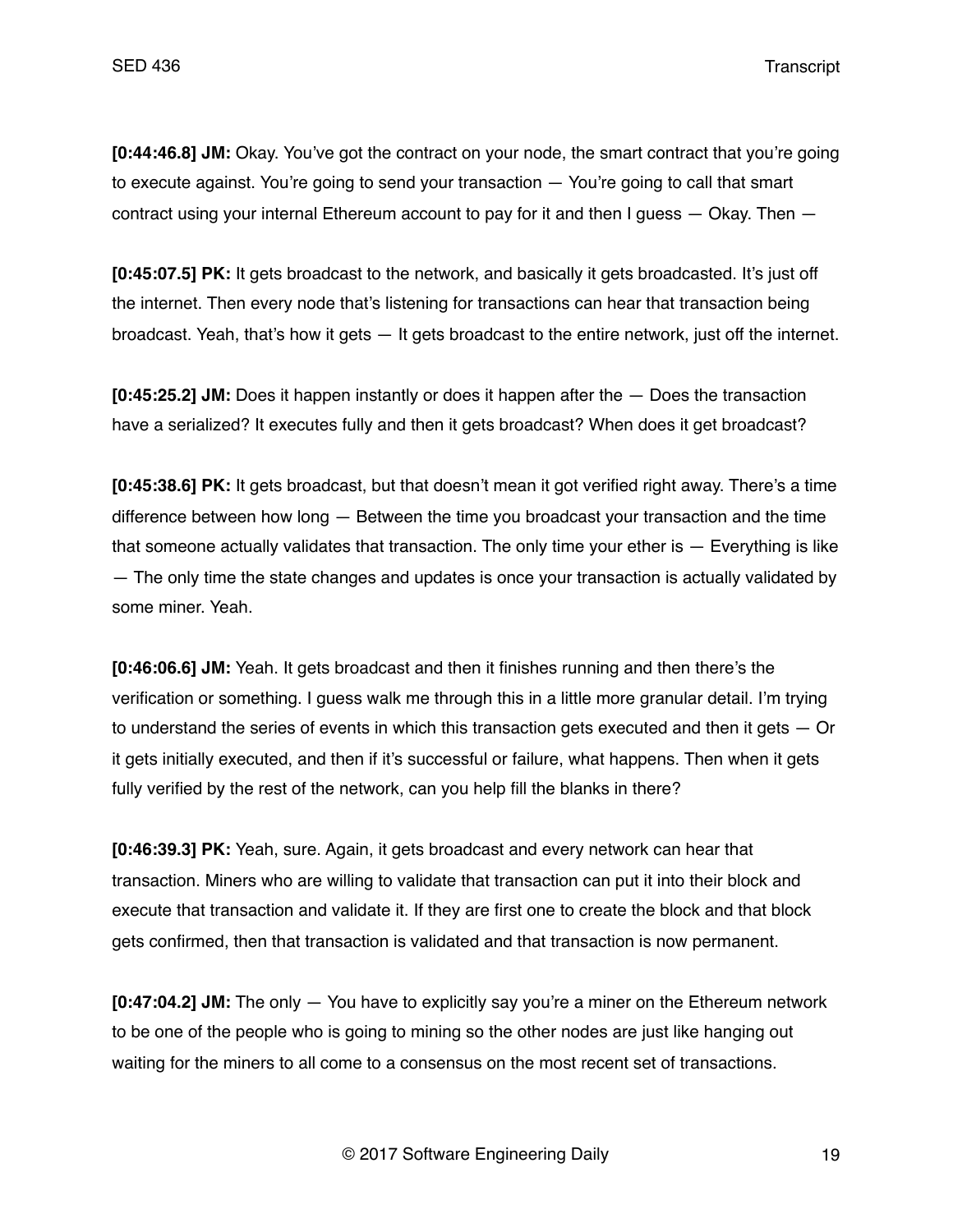**[0:47:22.3] PK:** Yeah. High level, yeah, you can think about it that way. You have to explicitly be a mining node if you want to be a miner.

**[0:47:30.9] JM:** Let's see. Can you talk more about the process — I think this probably agnostic of whether it's Ethereum or Bitcoin, but can you talk a little bit more about how the miners come to a consensus, because I get that they're all competing to solve some kind of mathematical equation that gets us to verification — Just talk a little bit more about how the miners come to a consensus. Every miner has been broadcast these set of transactions that is trying to say, "Hey, these are transactions that actually occurred on the network." How do they come to that consensus?

**[0:48:10.0] PK:** Yeah. I can explain to you — A simple example is proof of work in Bitcoin. Proof of work is the consensus algorithm. Essentially, what happens is the miners need to solve a computational — They need to hash the block header such that the value is less than something called the nonce of that block. The nonce is set so that the — The biggest thing to know here is that to solve that hash, to get to that nonce that's less than that amount, is really, really, really difficult. There a very tiny chance that it happens.

You need to run this computation many, many — You need to run this hash like randomly like many, many times before you're lucky enough to hit that number and be considered the valid  $-$ Or like the block reward, the person who gets rewarded for running that transaction.

#### **[0:49:06.8] JM:** Okay.

**[0:49:07.6] PK:** The main thing to understand, the other thing to understand also is that how difficult it is to create that hash and verify — You have to basically create that hash. Gets adjusted — At least in Bitcoin's case, it gets adjusted so that blocks only get created every 10 minutes. If blocks are to get confirmed sooner, the difficulty gets adjusted so that blocks gets verified every 10 minutes.

**[0:49:37.3] JM:** Okay. Let's go back to the contract example. Give us some more complex examples. You said that my original proposition of the users, like subscribing to a podcast type of program where they're getting sent back something. You said that was too complicated. Can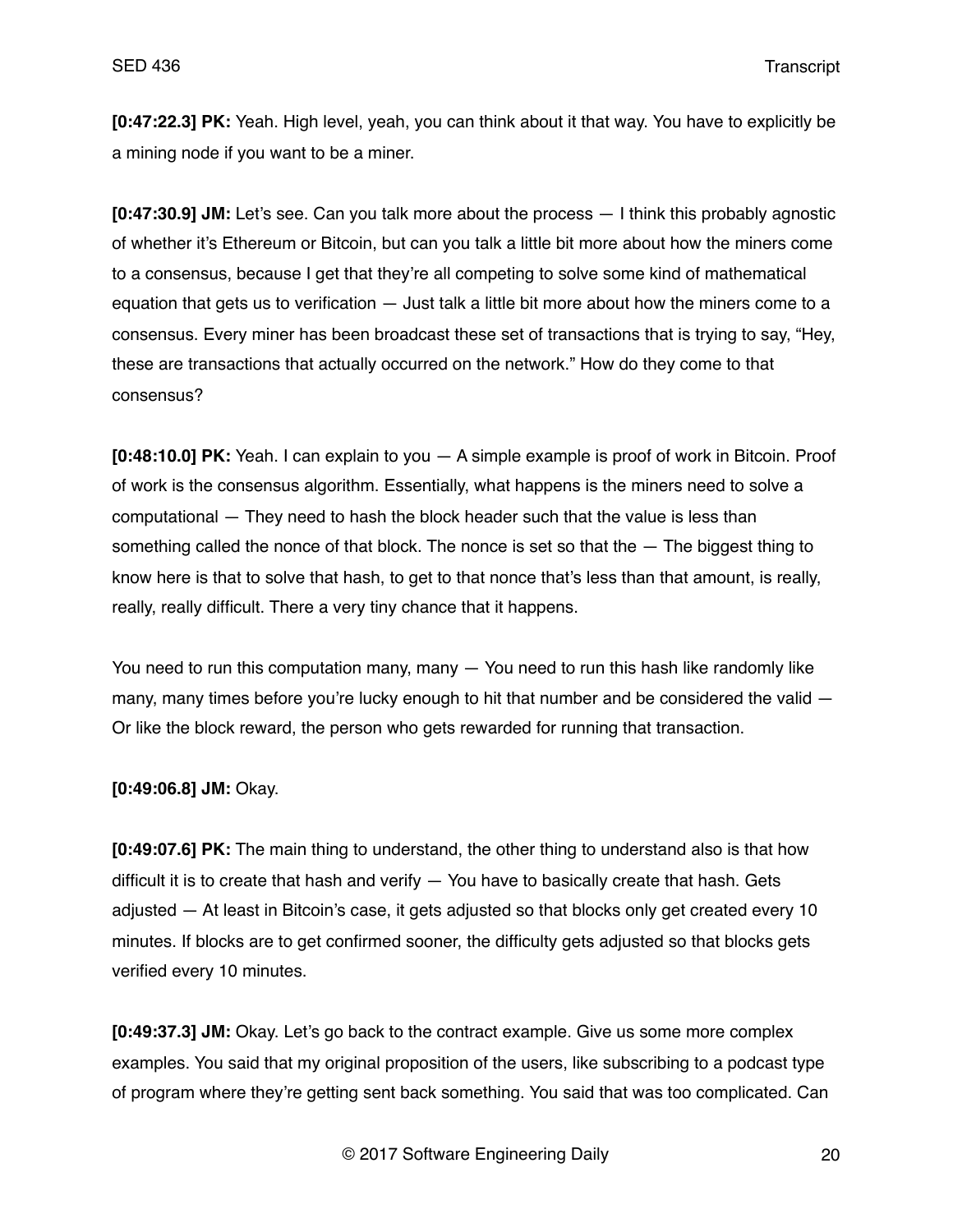you ratchet up the complexity of the contract example that we've been working with where instead of me just sending my request to the contract and the contract fulfilling that request, there's a little more interactivity?

**[0:50:10.5] PK:** Okay. We talked about transactions and we said transactions have — They're sent from some externally owned account to either another account or a contract. Let's say, now, you get that subscriber list and now you want to call another contract that you own and it does something else. For a contract to communicate with another contract, it would send a message. Transactions are when externally owned accounts send messages to contracts, and then messages are when contracts communicate with other contracts.

You can think of messages as the same thing as transactions. The only difference is that it's basically like a sub-execution of the original transaction. The difference is that it's all within the Ethereum environment. It's not coming from an externally owned account. It's not coming from the external world. Messages only propagate between contracts.

Again, it's the same thing as a transaction and it would call the method on the other contract do the same thing with the gas. It costs a certain amount of gas to execute it every computational step and so forth. The difference now is that when you sent that original — When that subscriber sent that original transaction to the first contract, they set a gas limit number. That gas limit has to be enough to now also execute the sub-executions to other contracts that he was trying to do. If he tried to call — If the first contract ends up making like four other contract calls or something, that original gas limit should be enough to execute all of them, otherwise wherever — It will fail somewhere along the way.

Yeah, that's only other part to it. You can think of like — It's not any more complex. It's a little bit different in term of the fact that one is a transaction and then when contract communicates with other contracts their messages.

**[0:52:09.6] JM:** Okay. I want to begin drawing to a close, because we're almost near the end of your time. As you've said before the show, the amount of questions I had was way more voluminous than I expected. I don't know. Maybe we'll do another show about advanced Ethereum concepts.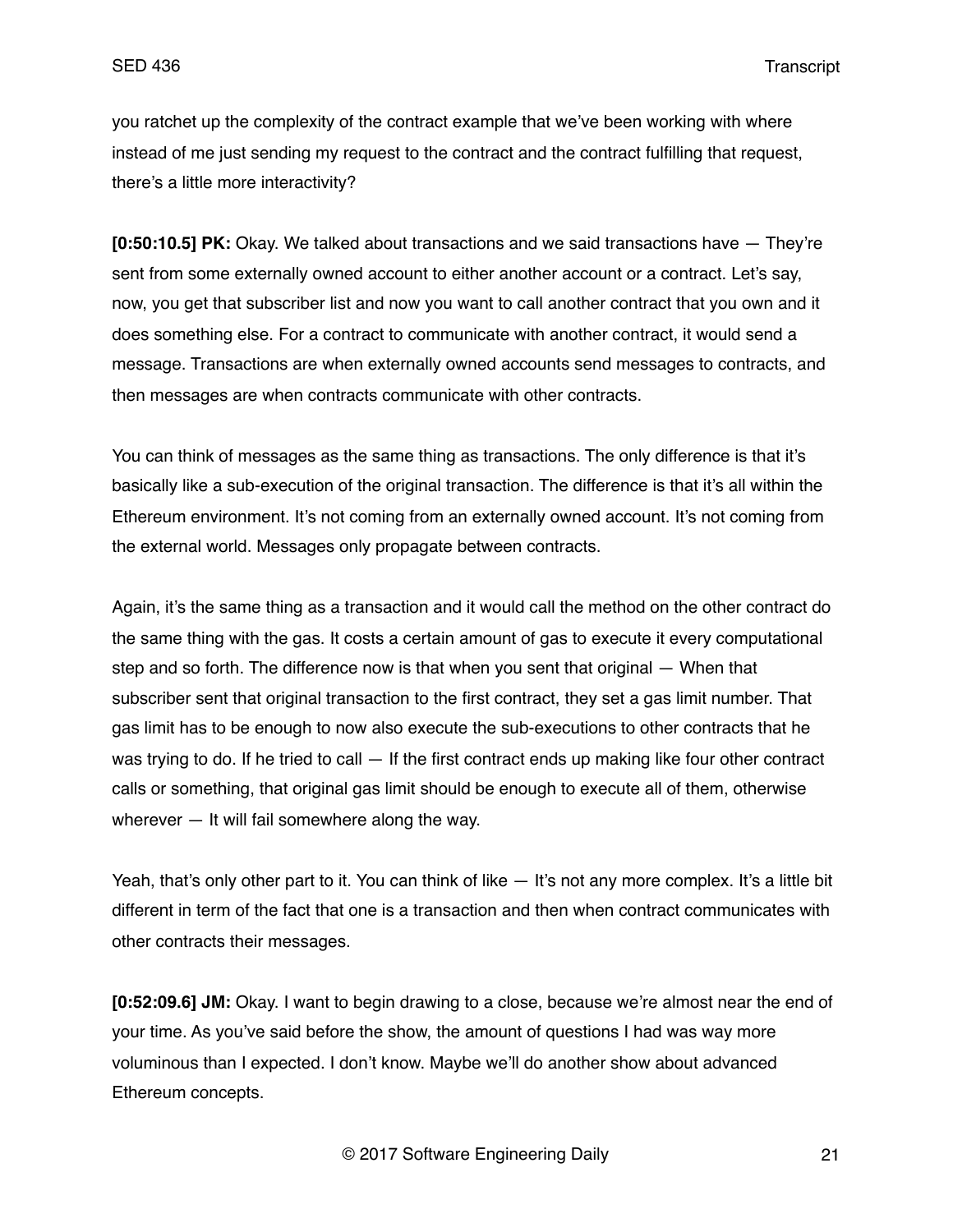**[0:52:29.5] PK:** Yeah, I think like a more interesting topic would be more like higher level applications or so forth, or if you have any questions about that.

**[0:52:36.8] JM:** Yeah. You have written a couple of articles about blockchain stuff. One was this really comprehensive explanation for Bitcoin and the Ethereum basics, and I used that article to create a lot of the material that we've been discussing. The next article that you wrote was about the blockchain scalability, and I think we'll hopefully do a show in the future about the scalability issues of blockchain and Bitcoin and Ethereum.

Let's just tease at that, because we've described this really beautiful system of Ethereum throughout this show. Why is it not the fantastic solution to everything yet? What are the scalability issues that you can tease at given what we've discussed so far?

**[0:53:23.6] PK:** Yeah. When we're going through the whole processing and validating transactions, you were confused of why every node needs to process every transaction. I kind of responded with the fact that that's a security feature of Bitcoin and Ethereum, right?

Again, the downfall of that is both Bitcoin and Ethereum suffer from the flaw that every transaction does need to be processed by every full node in the network, which means it's hard to scale, because as a size of the network grows. I told you that Ethereum's chain is like on my laptop was about like 10 gigabytes or something and it's kind of continue to grow. There's only a — The number of computers that can actually manage that kind of chain is just going to get smaller and smaller, and so you start to risk centralization. Only a few nodes can actually start validating these transactions and then it becomes like a tragedy where like only the big mining pools can actually validate instead of like it being a truly decentralized network. There's scaling challenges.

That's kind of why Bitcoin has had this like two year debate in the ecosystem and communities kind of disagreeing about how to solve the scalability issue. They had two different sides to it. One side wanted to just increase the block size itself so that it could fit more transactions per block, so Bitcoin had the one megabyte block limit and they wanted to increase to two megabytes to just fit more transactions per block.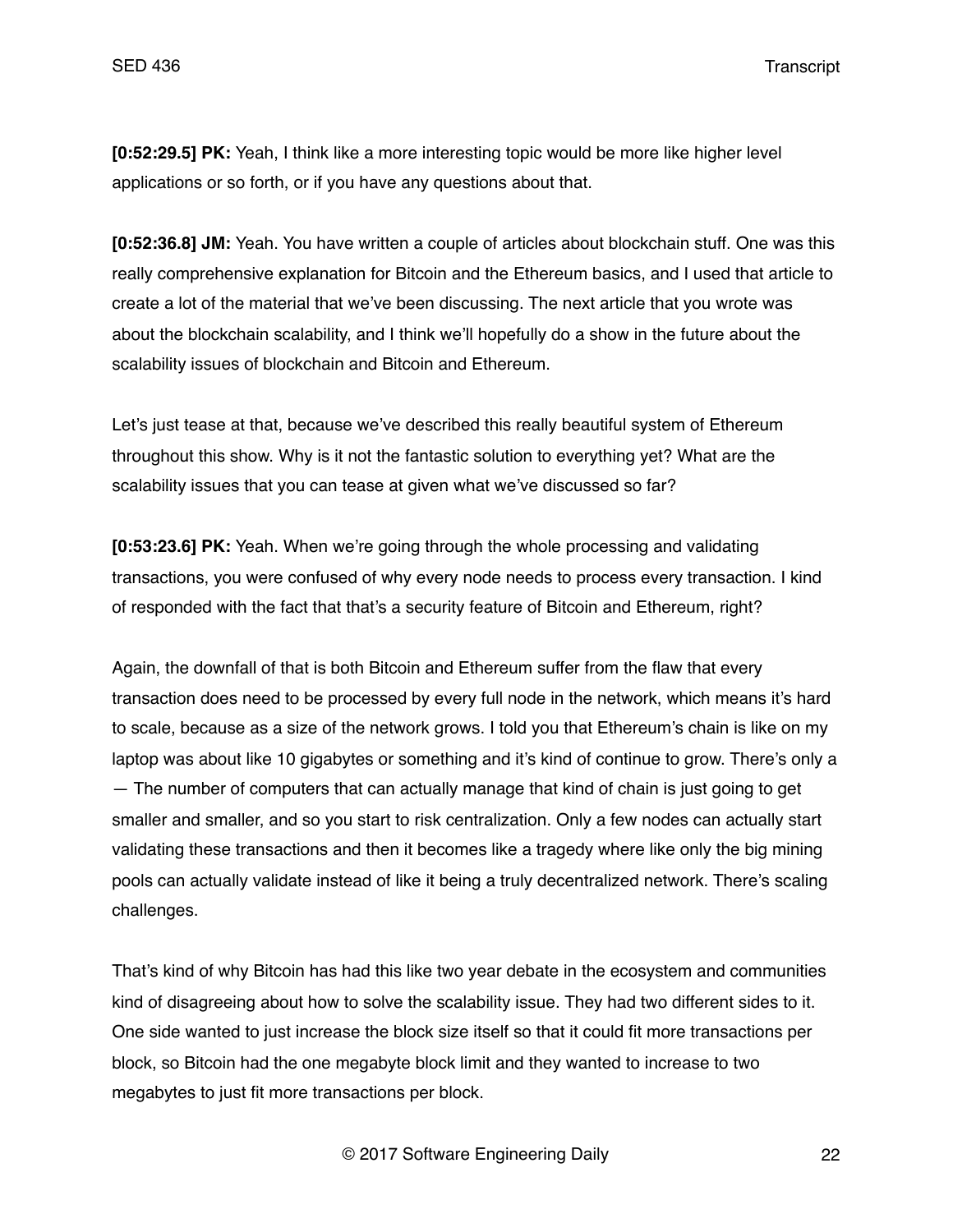The other side wanted to do something called SegWit, which basically moves the signature part of the transaction to a different part of the transaction so that it — Because the signature part just takes a lot of room, but it's only really needed at one time, which is to validate the transaction, but it's not really needed otherwise. They figured out a solution to basically move that to a different part of the transaction and lower the amount of bytes that each transaction actually eats up. These are kind of scalability solutions that Bitcoin has been coming up with and they are already in the process of kind of implementing those.

Ethereum on the other hand also has the same scalability challenges, and there's various solutions to these things like lightning networks are one that actually started in Ethereum and then now — Sorry, that started in Bitcoin and now also being included into Ethereum. There's something called sharding, which where you can basically — Instead of every node processing every transaction, you actually can shard it so that nodes only process the certain number of transactions that they care about.

There's other various mechanisms, like TrueBit which is trying to do off-chain computations. Yeah, and a few other that are kind of outlined in that host. It's a very interesting problem, obviously, and a very real problem. For blockchain to kind of reach the scale that we've wanted to reach and to really be able to host all the types of applications that we dream of or imagine of, we'll have to definitely solve the scalability challenges. But I'm not concerned that it won't be solved, because there's already all these kind of solutions being researched or being implemented currently and things like even IOTA, which are pretty interesting. I think we should definitely have a conversation about that in another —

**[0:56:46.9] JM:** Okay, Preethi. It's been great talking about the Ethereum basics and we will talk about more advanced topics in the future.

**[0:56:53.1] PK:** Awesome.

[END OF INTERVIEW]